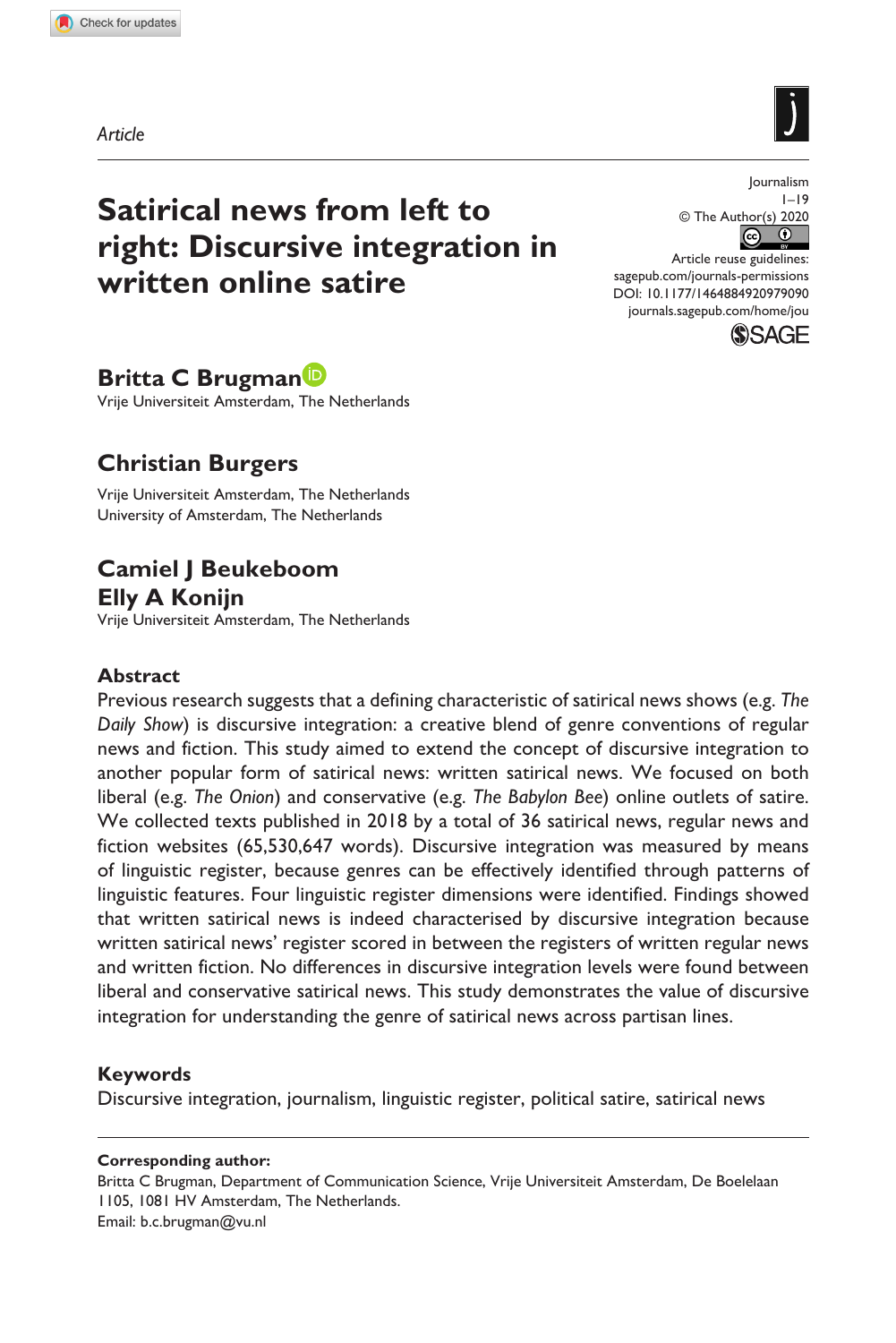Satirical news is an important alternative source of information about current affairs for many individuals (Brewer and McKnight, 2017). Exposure to satirical news has been shown to have informative and persuasive effects (Becker and Waisanen, 2013), which is why we need to understand satirical news' characteristics. Much research has therefore focused on identifying which characteristics set satirical news apart from regular news (see Becker and Waisanen, 2013, for an overview). Most of these studies examined audiovisual satirical news in the form of television shows such as *The Daily Show, Saturday Night Live* and *Last Week Tonight*. Such studies have for instance found that satirical news shows are equally likely to present substantive information about issues and actors as regular news shows (Fox et al., 2007), but that they are more likely to criticise traditional news media (Wise and Brewer, 2010) and frame issues in a more emotional, negative and exaggerated way (Koivukoski and Ödmark, 2020).

One way to better understand satirical news is to study *discursive integration* (Baym, 2005). The discursive integration hypothesis states that satirical news shows have integrated genre conventions of regular news and fiction to such an extent that the boundaries between these integrated genres in satirical news have become inseparable (Baym, 2005: 262). Some scholars have proposed that discursive integration could also be a defining characteristic of another popular form of satirical news: written satirical news that is published by websites such as *The Onion* (e.g. Berkowitz and Schwartz, 2016; Waisanen, 2011). However, more work needs to be done to identify the defining features of written satirical news to improve our understanding of the characteristics of online satirical news articles (Becker and Waisanen, 2013). Therefore, the current study aims to quantitatively test whether and how discursive integration can also be observed in written satirical news.

Another reason why this study focuses on satirical news articles is that, at least in the United States, audiovisual and written satirical news differ in terms of audience characteristics. American satirical news shows are almost exclusively of a liberal origin (Becker and Waisanen, 2013; Young, 2019). Possible explanations include that most American comedians identify as liberal and that many conservative comedians believe that the American entertainment industry favours liberal, over conservative comedians (Dagnes, 2012). Although conservative satirical news shows are scarce compared to liberal ones, $<sup>1</sup>$ </sup> liberal and conservative satire have been juxtaposed in the literature. According to Young (2019), liberal satirical news shows for instance contain more irony, implied humour and playfulness than conservative satirical news shows.

Like satirical news shows, the most popular online outlets of written satirical news (e.g. *The Onion, The Borowitz Report*; Faris et al., 2017) target a liberal audience, but there are certainly conservative alternatives (e.g. *The Babylon Bee, Clickhole's Resistance Hole*). These conservative satire outlets have hardly received scholarly attention, perhaps because they are less known to the general public than their liberal counterparts (Young, 2019). Written satirical news therefore makes a good case to test whether liberal and conservative satirical news differ in discursive integration. Thus, the objective of this study is twofold: (1) to analyse discursive integration (Baym, 2005) in written satirical news, and (2) to compare discursive integration levels between liberal and conservative satirical news articles. Hereby, this study advances our knowledge of satirical news as a genre across partisan lines.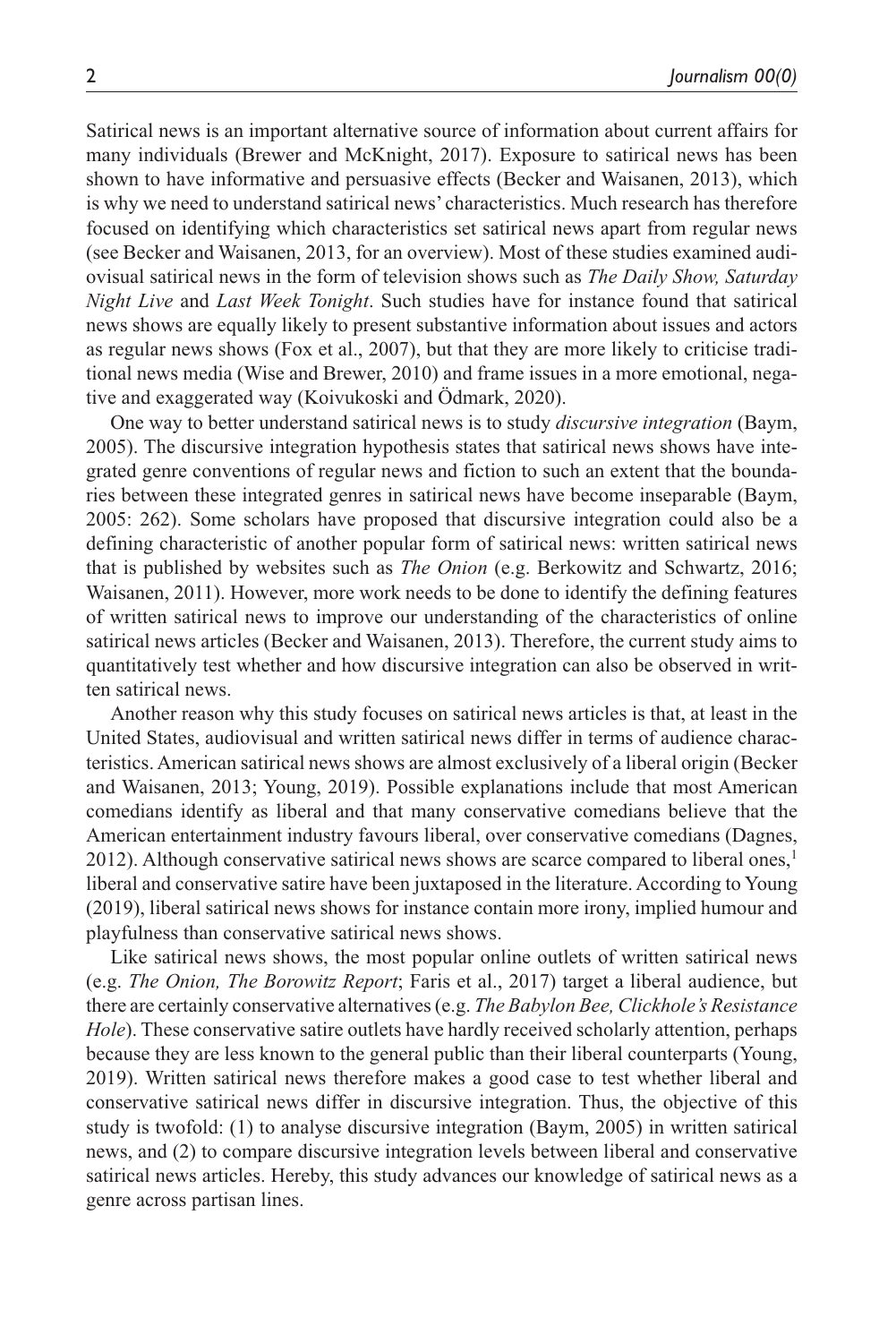### **Discursive integration in written satirical news**

The concept of discursive integration (Baym, 2005) was first used to explain the innovativeness of *The Daily Show* as the quintessential satirical news show of that time. Baym (2005) considered *The Daily Show* to be an 'experiment in journalism' because the show contained serious news reporting and, through humour, simultaneously violated journalistic standards (p. 273). The show mocked news issues and production using elements from regular news shows such as by adopting the news-desk setting and by presenting soundbites (Baym, 2005). This was combined with elements from fiction shows, because cast members played the role of 'real' journalists to convey their satirical opinions on topics in an entertaining way (Baym, 2005). Even though the concept of discursive integration was developed in the context of *The Daily Show*, discursive integration has turned into a concept that is more generally used to describe the innovativeness of satirical news shows (e.g. Feldman, 2017; Holbert et al., 2007).

A natural question that follows is whether discursive integration also applies to written satirical news. Various scholars have proposed that written satirical news articles are characterised by a blend of serious news reporting and role playing (e.g. Berkowitz and Schwartz, 2016; Stevens and McIntyre, 2019; Waisanen, 2011). Like audiovisual satirical news, the structure and delivery of satirical news articles are imitated from regular news, thereby giving the impression they represent mainstream journalism (Berkowitz and Schwartz, 2016; Peifer and Myrick, forthcoming). Elements adopted from regular news articles include a journalistic writing style, use of headlines and bylines, relevant visuals and accounts of eyewitnesses to the happening event (Waisanen, 2011). In addition, satirical news articles integrate elements from fiction genres by humorously deviating from reality through imagination-based storytelling (Skalicky, 2018; Stevens and McIntyre, 2019). Just like hosts of satirical news shows, writers of satirical news articles pretend to be 'real' journalists to both entertain and possibly convince audiences of their views. Discursive integration thus seems to be equally fundamental to written satirical news as it is to satirical news shows.

In order to identify whether and how regular news and fiction genres are discursively integrated in written satirical news, we propose to study linguistic register, defined as patterns of co-occurring linguistic features of collections of texts (Scarcella, 2003). Here, genres of regular news can be defined as collections of journalistic communications about recent events of public interest (e.g. van Leeuwen, 2005) and genres of fiction (e.g. political fiction, romance, mystery) as collections of written or spoken narratives about imaginary people and/or events (e.g. Rimmon-Kenan, 2003). Genres can be defined as discourse types that are characterised by specific formal properties, structure and communicative functions (Scarcella, 2003). Genres are marked by specific linguistic registers because registers reflect the communicative functions of genres (Biber, 2014; Scarcella, 2003).

For instance, previous studies have revealed that news reporting scores higher than academic prose on reported speech, as shown by the use of more public verbs (e.g. *explains, argues*) and more suasive verbs (e.g. *decides, proposes*; Xiao, 2009). A plausible explanation for this difference is that describing the 'Who said what?' is a more important function of news reporting than it is of academic prose. News reporting, however, scores lower than academic papers on informational elaboration, as demonstrated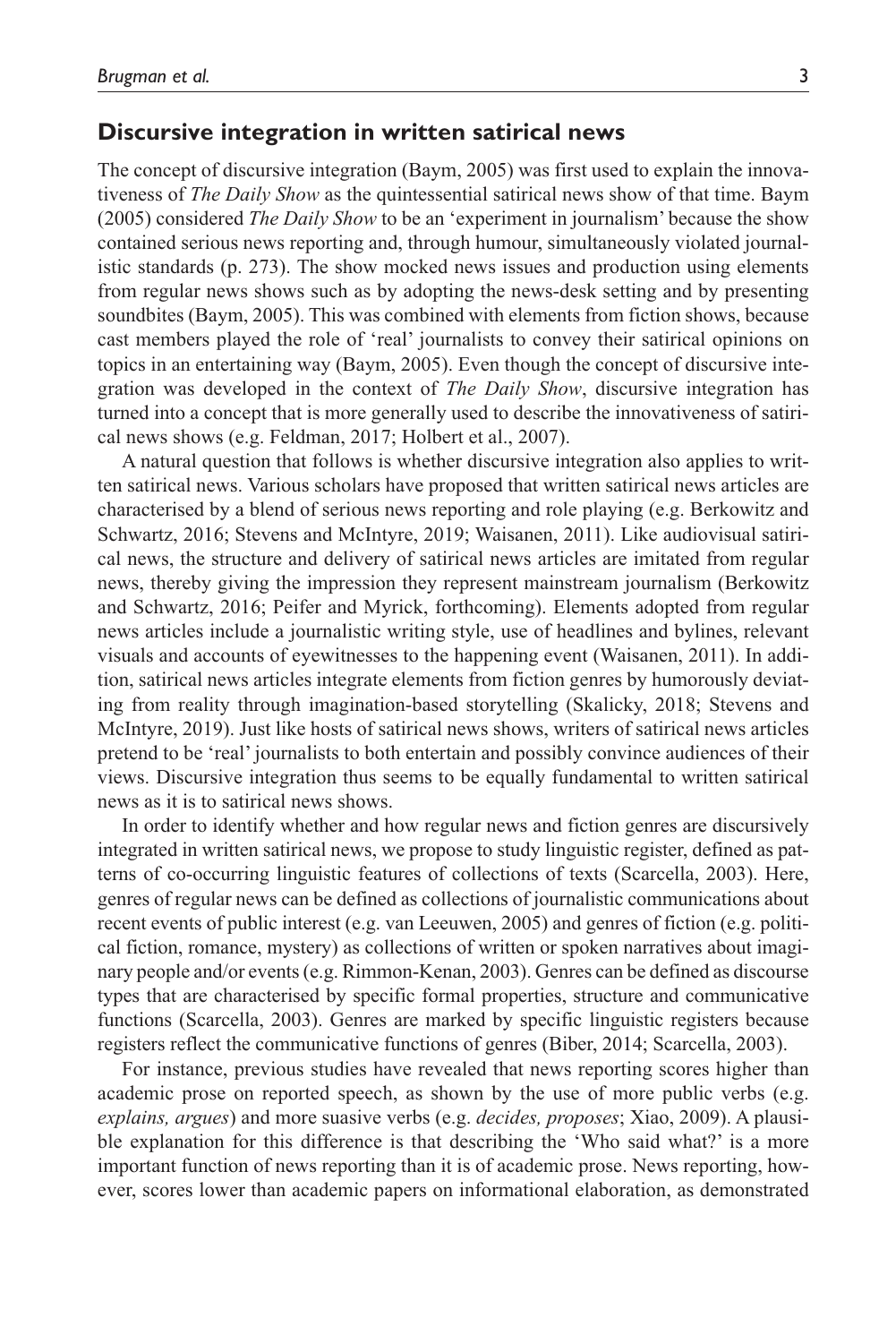by the use of more demonstrative pronouns (e.g. *That* looks like) and more *that* complements (e.g. She said *that* she; Louwerse et al., 2004). This is the case because scientists generally have more time and print space than journalists to explain statements. We can thus differentiate between genres by examining the degree to which genres are characterised by different patterns of co-occurring linguistic features.

With regard to discursive integration, this means that we find evidence for the presence of discursive integration in satirical news when satirical news has a linguistic register that reflects a combination of the registers that belong to the regular news and fiction genres. An examination of linguistic register should thus reveal how salient features of the regular news and fiction registers have been synthesised in satirical news. We therefore hypothesised:

*H1: Written satirical news scores in between written regular news and written fiction in terms of linguistic register.*

### **Liberal versus conservative satirical news**

A second question this study addressed, is whether liberal and conservative satirical news articles differ in their levels of discursive integration. Argumentation for why this may be the case is given in the book 'Irony and Outrage' (Young, 2019) which presents an analysis of the differences in nature between liberal and conservative satire shows, and their audiences. In this book, Young focuses on hypothesising why satirical programming is more popular among liberals, while outrage programming (e.g. *Tucker Carlson Tonight, Hannity;* Sobieraj and Berry, 2011) is more popular among conservatives. This hypothesis is twofold: liberal satire and conservative outrage (1) fulfill similar functions for their audiences such as promoting certain opinions and providing alternative sources of information, and (2) they appeal to liberals' and conservatives' differential preferences for ambiguity and certainty, respectively. Certainty is a key characteristic of outrage programming because such shows generally provide clear and explicit views on current affairs (Sobieraj and Berry, 2011). By contrast, satire shows draw attention to ambiguity for a humorous effect.

There is already extensive literature linking the psychological profiles of liberals and conservatives to the type of art and media content they consume. Compared to conservatives, liberals have shown a greater appreciation of ambiguous media such as abstract paintings (Wilson et al., 1973), complex poems (Gillies and Campbell, 1985), unconventional music (Rentfrow and Gosling, 2003), nonsensical humour (Wilson, 1990) and unpredictable storylines in television series (Rogers, 2018). Previous research has also shown that certain forms of humour that characterise satirical news (e.g. irony, hyperbole; Young et al., 2019) appeal more to liberals than conservatives, and that this is similarly the case for counter-attitudinal satirical content (Knobloch-Westerwick and Lavis, 2017). Seeing that liberals have been found to be more open to ambiguity than conservatives (Jost et al., 2003), this may explain why satirical news is more often consumed by a liberal than a conservative audience (Young, 2019).

Occasionally, liberals and conservatives produce and consume shows that play against type in the form of liberal outrage shows and conservative satire shows. According to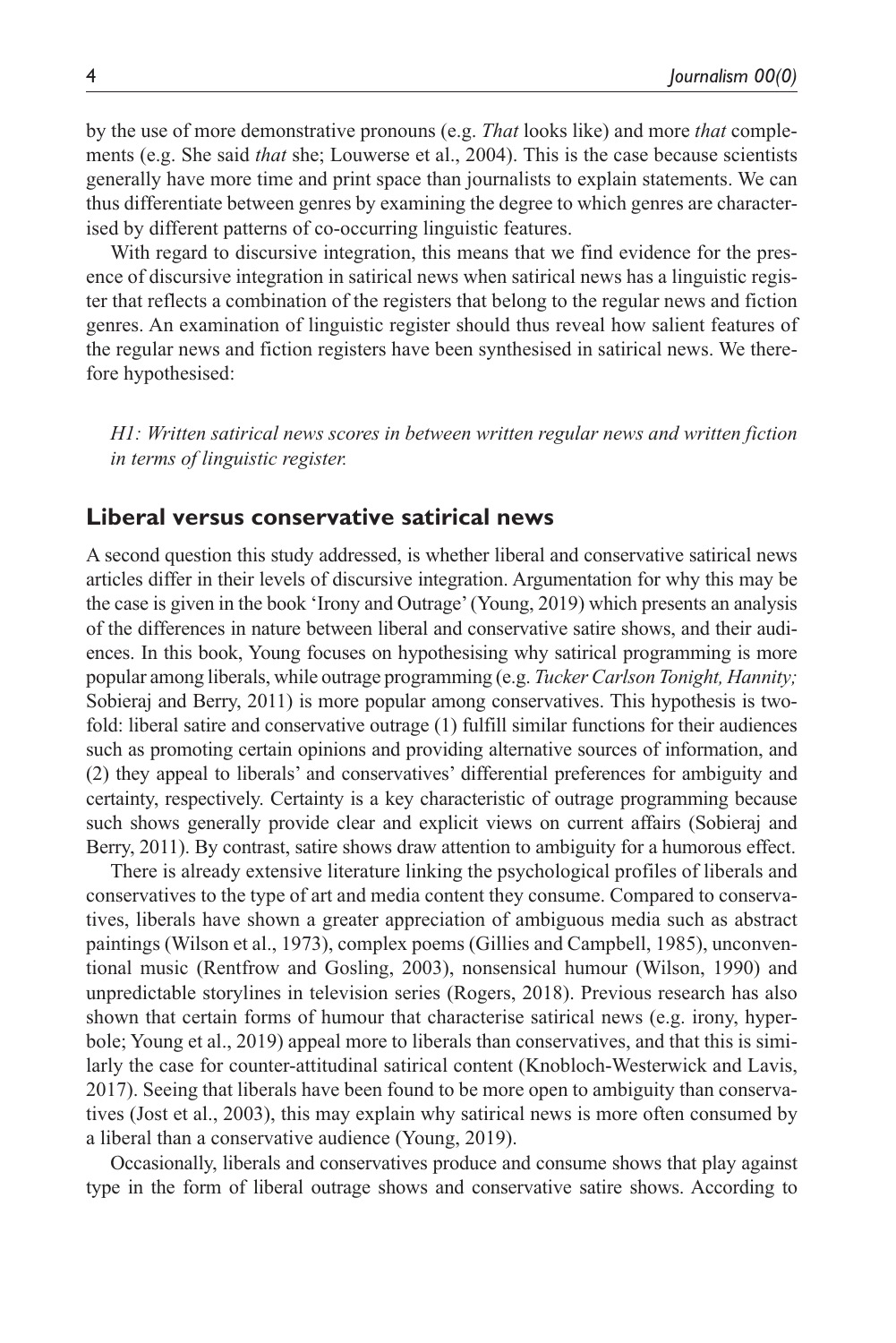Young (2019), the characteristics of these shows support the hypothesis that psychologically-driven differences in media preferences between liberals and conservatives are deeply rooted, because she found in an analysis of such shows that liberal outrage 'can't escape the comedy' (p. 232) and conservative satire 'can't escape the outrage' (p. 234). With regard to conservative satire specifically, shows often seems to lack the humorous incongruities and therefore ambiguity in political stance that characterises liberal satire shows (Young, 2019).

Other research, however, challenges the hypothesis that there is an important difference between liberal and conservative satirical news in terms of ambiguous nature. Several studies have demonstrated that psychological differences between liberal and conservatives may actually be exaggerations (e.g. Bakker et al., 2020; Frimer et al., 2013; Ludeke et al., 2016), because observed differences are often statistically very small (e.g. Frimer et al., 2013; Schein and Gray, 2015) and difficult to replicate (e.g. Bakker et al., 2020). Moreover, previous research suggests that observed differences can be attributed to self-report bias in two ways (e.g. Graham et al., 2012; Ludeke et al., 2016; Scherer et al., 2015). First, respondents have been found to have a tendency to answer self-reports based on their perceptions of trait desirability of their political ingroup (Ludeke et al., 2016), meaning that their answers could overstate good qualities of their ingroup. Second, self-reports can also be influenced by respondents' stereotypical perceptions of the traits of the political outgroup (Graham et al., 2012; Scherer et al., 2015), such that their answers potentially overstate an outgroup's bad qualities.

In this paper, we therefore test the hypothesis that liberal satirical news is more ambiguous than conservative satirical news (Young, 2019) by comparing their levels of discursive integration. One important source of ambiguity in satirical news can be discursive integration because the more extensively regular news and fiction genres are discursively integrated in satirical news, the more the discourse acts of reporting facts and telling fictional stories blend together (Baym, 2005). These blurred lines between discourse conventions are an important reason for ambiguous satirical content, which we should see reflected in linguistic register. The study of language has been shown in previous research to be a valuable approach for political communication and journalism research because liberals and conservatives differ in their language use (Roberts and Utych, 2020; Schoonvelde et al., 2019; Sylwester and Purver, 2015). For instance, liberals have generally been found to use more emotionally expressive language (Sylwester and Purver, 2015), more complex language (Schoonvelde et al., 2019) and less masculine language (Roberts and Utych, 2020) than conservatives. This study builds on this existing research by examining linguistic register as a proxy of discursive integration in satirical news. We accordingly hypothesised:

*H2: Liberal satirical news scores in between regular news and fiction on more register dimensions than conservative satirical news.*

### **Methods**

### *Data collection*

Linguistic register was analysed using the multidimensional-analysis (MDA) method developed by Biber (1988). This approach to identifying register dimensions has been extensively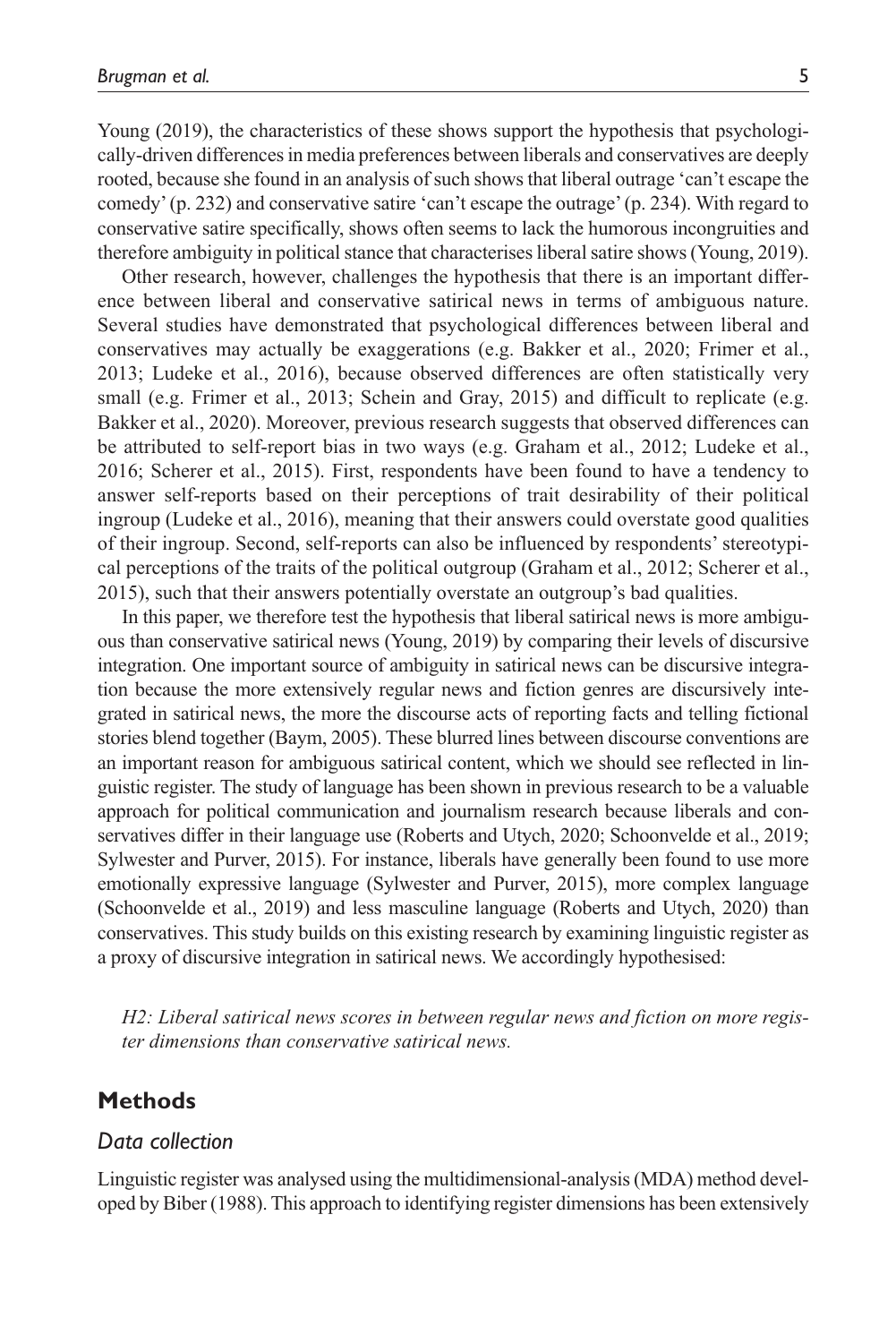applied in studies on linguistic register (see Biber, 2014, for an overview). The first step of MDA is selecting the collections of texts to include in the analysis. Because previous research has shown that styles of news reporting can differ across time (Esser and Umbricht, 2014), topics (Semetko and Valkenburg, 2000) and countries (van Dalen et al., 2012), we only included texts that were published in 1year, in one country, and on one news theme to ensure comparability. Specifically, we included texts that were published (1) in the calendar year of 2018 to present contemporary evidence, (2) in the United States as a country with a clear left-right divide (Davis and Dunaway, 2016) and (3) on politics because satirical news is often considered an alternative form of political journalism (Baym, 2005).

To collect the texts, we selected several websites for each of the three genre categories of interest: satirical news, regular news and fiction. Since satirical news websites publish considerably fewer articles than regular news websites, we selected as many satirical news websites as possible to build a large corpus for the register comparison. We consulted their 'About' pages to determine political leaning. Satirical news websites that published too few relevant articles (i.e. less than once every two weeks) were excluded from analysis. Furthermore, satirical news websites that had a too narrow focus for the purpose of this study were also excluded. These included *Duffel Blog* about army news, *The Mideast Beast* about Middle East news and *Reductress* about feminist news. Eventually, eleven liberal and five conservative satirical-news websites were selected (see Table 1).

With regard to regular news, we distinguished between websites with different news biases to allow for the comparison between liberal and conservative regular news. Websites were selected for a specific news category when at least two out of three of the following sources gave a similar classification: (1) a Harvard study by Faris et al. (2017), in which classifications of news websites were based on both a content analysis and network analysis of social media news sharing, (2) fact checking website *Media Bias Fact Check* ([http://www.mediabiasfactcheck.com\)](http://www.mediabiasfactcheck.com) which uses manual coding to classify websites and (3) website *All Sides* ([www.allsides.com\)](www.allsides.com) that presents ratings based on blind surveys results. We first selected the three largest news agencies (i.e. *Associated Press, Reuters* and *United Press International*) to represent the least-biased news category. We next selected four websites per news media bias category: left-centre biased news (e.g. *Washington Post*), left biased news (e.g. *Huffington Post*), right-centre biased news (e.g. *Washington Examiner*) and right biased news (e.g. *Breitbart*, see Table 1).

With regard to the fiction category, texts needed to meet two criteria to ensure comparability with the online satirical news and regular news texts. First, just like the satirical and regular news articles, the fiction texts needed to be about the topic of politics. Linguistic register is also known to differ between fiction genres that focus on different topics such as romance and mystery fiction (Biber, 1988). Second, because there are many modalitydriven differences between print and online news in terms of content and form (Neijens and Voorveld, 2018), we wanted the fiction texts to be written for online reading just like the satirical and regular news articles. Consequently, we excluded books as important works of fiction to prevent modality from being a potential confound. We instead selected fan fiction because this is a popular form of online fiction that, although it is not written by professional writers, adopts the conventions of the original works of fiction as accurately as possible to conform to community expectations (Herbig and Herrmann, 2016; Stein and Busse, 2009). We selected a prominent open source repository for fan fiction, *Archive of Your Own* ([www.archiveofourown.org\)](www.archiveofourown.org), to collect the texts. We collected stories about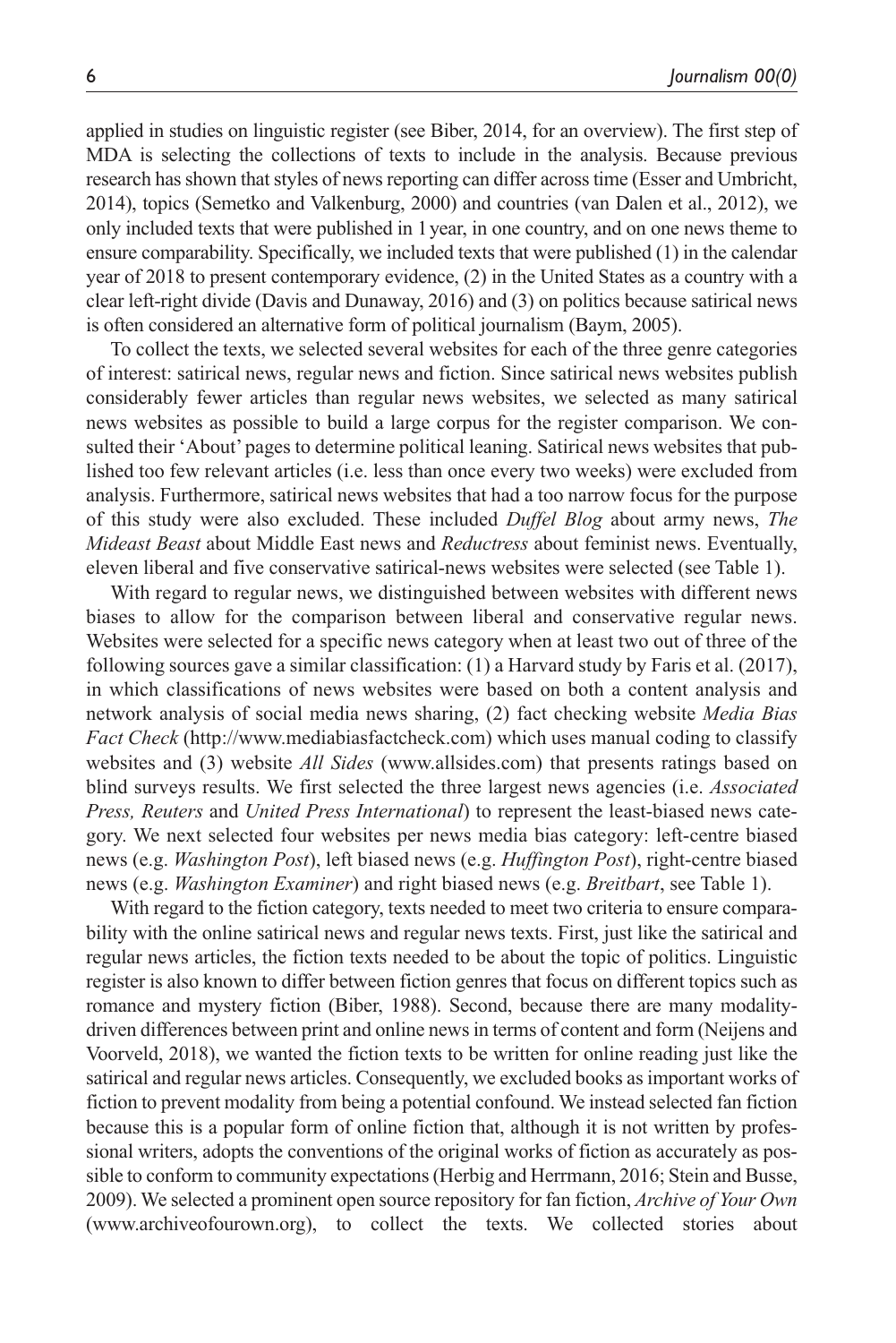|                        |                                         | 。<br>יַ<br>ב | こうしょ            |                |                                    |                |             |
|------------------------|-----------------------------------------|--------------|-----------------|----------------|------------------------------------|----------------|-------------|
| Category               | Website                                 |              | Reported        | Future-        | Precise                            | #Texts         | #Words      |
|                        |                                         |              | discourse       | oriented       | discourse                          |                |             |
|                        |                                         |              |                 | discourse      |                                    |                |             |
| Liberal satirical news | www.alternativelyfacts.com              | 2.56 (3.59)  | 4.53 (1.54)     | 2.23 (0.82)    | .12(0.09)                          |                | 58,780      |
|                        | www.bizstandardnews.com                 | 0.00 (3.93)  | 5.35 (1.58)     | 1.74(0.85)     | 0.00 86                            | 200            | 67,393      |
|                        | www.breakingburgh.com                   | 2.34 (4.76)  | 5.11(2.32)      | 2.94 (1.70)    | 0.56(0.11)                         | 344            | 55,585      |
|                        | www.bullshitnews.org                    | 0.73 (2.65)  | 2.05 (0.70)     | 2.60 (0.77     | 1.12(0.06)                         | 54             | 40,725      |
|                        | www.gishgallop.com                      | 2.43 (5.09)  | 3.85 (1.40)     | 2.18(1.08)     | 0.89 (0.25)                        | $\overline{N}$ | 35, 115     |
|                        | www.glossynews.com                      | 2.90(6.71)   | 3.15(2.29)      | 2.41(1.03)     | 1.03(0.25)                         | $\frac{4}{3}$  | 26,429      |
|                        | www.halfwaypost.com                     | 3.70 (5.75)  | 3.55(1.51)      | 2.34(1.15)     | 0.97(0.21)                         | $\frac{86}{6}$ | 83,778      |
|                        | www.humortimes.com                      | 0.71(5.82)   | 3.70 (1.57)     | 2.55 (1.52)    | 1.02(0.17)                         | SO             | 20,404      |
|                        | www.newyorker.com/humor/borowitz-report | 8.41 (4.90)  | 6.32 (2.30)     | 2.62 (1.56)    | 0.58(0.09)                         | $\frac{45}{5}$ | 26,303      |
|                        | www.politicalgarbagechute.com           | 3.15(3.84)   | 4.58(1.39)      | 2.35 (0.92)    | 1.12(0.08)                         | Ε              | 94,288      |
|                        | www.theonion.com                        | 8.84 (4.76)  | 4.59 (1.96)     | 2.62(1.43)     | 0.71(0.13)                         | $\frac{2}{3}$  | 66,296      |
|                        | Total                                   | 1.25(5.05)   | 4.64 (2.06)     | 2.47(1.35)     | 0.84(0.26)                         | 700            | 575,096     |
| Conservative satirical | www.babylonbee.com                      | 0.03(5.19)   | (1.93)          | 2.64 (1.46)    | 0.67(0.15)                         | 366            | 77,387      |
| news                   | www.npcdaily.com                        | 3.48 (4.92)  | 2.49 (1.27)     | 2.56 (1.29)    | 0.90(0.15)                         | 123            | 40,373      |
|                        | www.resistancehole.clickhole.com        | 13.27 (7.13) | 2.80(1.50)      | 2.35(1.08)     | 1.04(0.16)                         | 28             | 10,825      |
|                        | www.scrappleface.com                    | 8.00 (4.68)  | 4.68 (2.25)     | 2.46 (1.33)    | 0.67(0.16)                         | 8              | 17,866      |
|                        | www.veryersatznews.com                  | 9.60 (5.90)  | 2.89 (1.44)     | (93(1.06)      | 0.95(0.26)                         | <b>154</b>     | 51,073      |
|                        | Total                                   | (0.38(5.56)  | (1.99)<br>3.81  | 2.45(1.35)     | 0.78 (0.22)                        | 760            | 197,524     |
| News agency news       | www.apnews.com                          | 5.61 (2.93)  | 4.97 (1.90)     | 2.06 (1.02)    | 1.08(0.17)                         | 359            | 278,660     |
|                        | www.reuters.com                         | 3.56 (2.25)  | 4.06(1.32)      | 2.45 (1.06)    | $(1109)$ (0.11)                    | 3223           | 2,184,747   |
|                        | www.upi.com                             | 3.10(3.21)   | 3.74 (1.66)     | 2.08 (1.37)    | 0.88(0.21)                         | $\overline{5}$ | 328,384     |
|                        | Total                                   | 3.63 (2.60)  | (1.47)<br>4.07  | (1.14)<br>2.34 | .05(0.17)                          | 4453           | 2,791,791   |
| Liberal news: left-    | www.nytimes.com                         | 5.25 (3.30)  | (1.41)<br>4.22  | (0.94)<br>2.33 | $0.10$ (0.10)                      | 3875           | 4,367,386   |
| centre bias            | www.politico.com                        | 6.28 (4.20)  | (1.62)<br>3.76( | (1.1)<br>2.37  | .05(0.17)                          | 1,098          | 9,815,408   |
|                        | www.theatlantic.com                     | (3.49)       | (1.35)<br>3.52( | (0.94)<br>2.26 | $(610)$ $\Omega$ .                 | 1599<br>9571   | ,898,668    |
|                        | www.washingtonpost.com                  | 4.83(2.97)   | (1.42)<br>4.24  | (0.94)<br>2.27 | .12(0.11)                          |                | 9,451,498   |
|                        | Total                                   | 5.70 (3.72)  | (1.52)<br>3.99  | (1.02)<br>2.32 | (0.15)<br>$\overset{\circ}{\circ}$ | 26, 143        | 25,532,960  |
|                        |                                         |              |                 |                |                                    |                | (Continued) |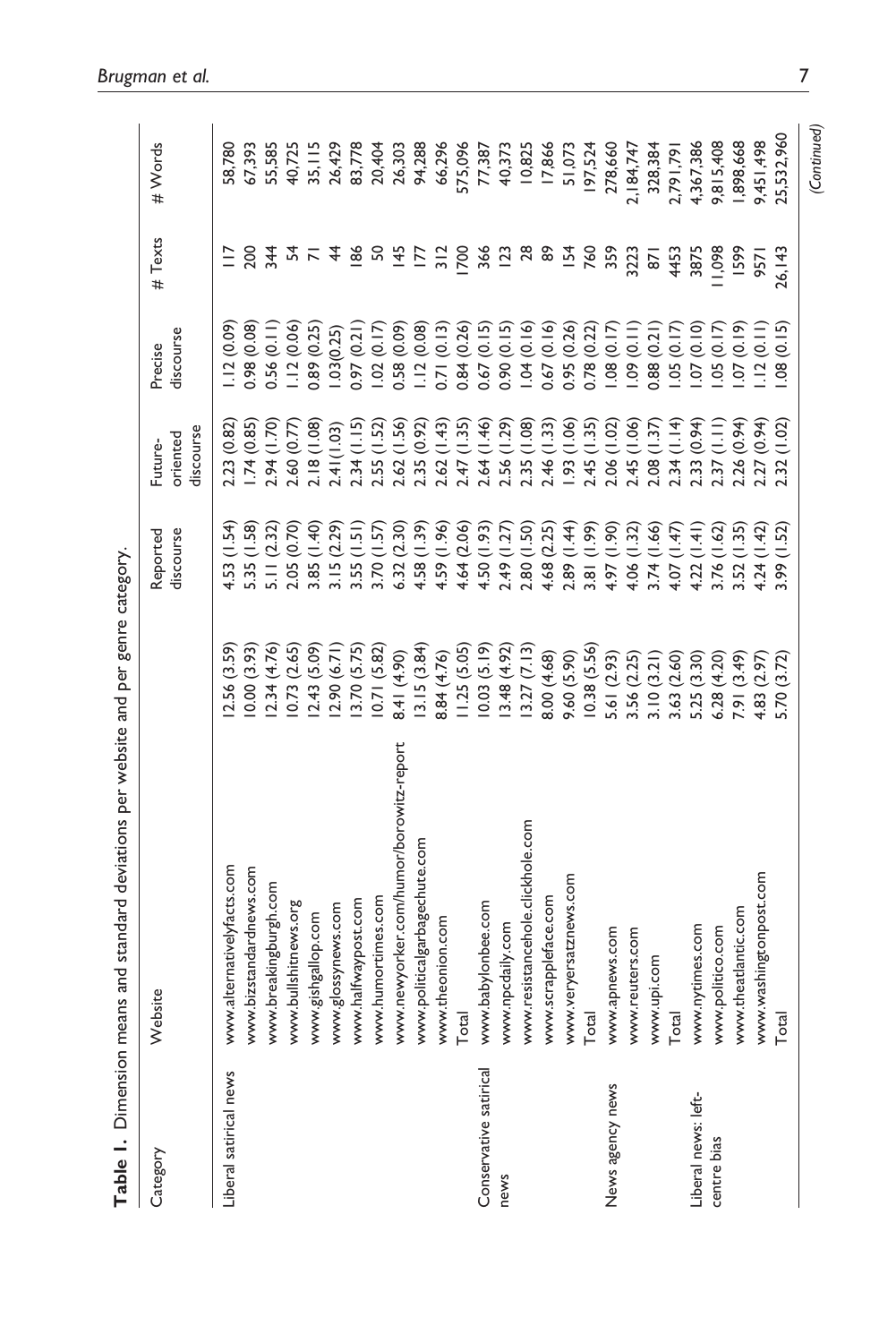| <b>Table 1.</b> (Continued) |                                                                                                                       |             |                       |                                           |                      |                 |             |
|-----------------------------|-----------------------------------------------------------------------------------------------------------------------|-------------|-----------------------|-------------------------------------------|----------------------|-----------------|-------------|
| Category                    | ebsite<br>≥                                                                                                           |             | discourse<br>Reported | discourse<br>oriented<br>Future-          | discourse<br>Precise | #Texts          | #Words      |
| Liberal news: left bias     | www.huffpost.com                                                                                                      | 5.77(4.34)  | 4.06 (1.76)           | 2.33 (1.20)                               | .01(0.21)            | 347             | 2, 131, 707 |
|                             | www.thenation.com                                                                                                     | 7.96 (4.29) | 2.74(1.24)            | 2.29 (1.06)                               | .07(0.23)            | <b>1255</b>     | 1, 174, 933 |
|                             | www.salon.com                                                                                                         | 8.33 (4.20) | 3.82(1.62)            | 2.19 (0.96)                               | .09(0.13)            | 6829            | 6,452,148   |
|                             | www.vox.com                                                                                                           | 9.02 (4.00) | 3.47(1.57)            |                                           | .06(0.14)            | I570            | ,639,073    |
|                             | Total                                                                                                                 | 7.17 (4.48) | 3.88 (1.89)           | 2.39 (1.02)<br>2.51 (1.32)<br>2.71 (1.33) | 0.94(0.24)           | 3,641           | 7,390,403   |
| Conservative news:          | www.bostonherald.com                                                                                                  | 6.62(4.14)  | 4.27 (1.70)           |                                           | (0.19)               | 945             | 417,380     |
| right-centre bias           | www.observer.com                                                                                                      | 6.89(4.16)  | 3.18(1.29)            | 1.89(0.94)                                | (0.14)               | 826             | 533,420     |
|                             | www.reason.com                                                                                                        | 8.08 (4.16) | 3.14(1.66)            | 2.44(1.18)                                | .03(0.25)            | 4998            | 3,778,498   |
|                             | www.washingtonexaminer.com                                                                                            | 6.61 (4.68) | 4.45 (1.92)           | 2.60 (1.42)                               | 0.85 (0.20)          | 6872            | 2,661,105   |
|                             | Total                                                                                                                 | 7.97 (4.29) | 3.74(1.66)            | 2.26 (1.05)                               | 1.06(0.17)           | 3,125           | 11,397,86   |
| Conservative news:          | www.breitbart.com                                                                                                     | 5.96(4.41)  | 4.07 (1.93)           | 2.30(1.27)                                | $(61.0)$ +6 $(0.19)$ | 6945            | 3,663,522   |
| right bias                  | www.dailycaller.com                                                                                                   | 8.03 (6.04) | 4.14 (1.94)           | 2.36(1.41)                                | 0.81(0.21)           | 9443            | 3, 188, 919 |
|                             | www.foxnews.com                                                                                                       | 5.76 (3.19) | 3.97(1.51)            | 2.49 (1.02)                               | 1.06(0.12)           | 7738            | 5,744,336   |
|                             | www.newsmax.com                                                                                                       | 7.78 (5.40) | 4.49 (2.02)           | 2.52 (1.40)                               | 0.79 (0.22)          | 11,688          | 3,819,257   |
|                             | Total<br>Designated Survivor                                                                                          | 7.06(5.11)  | 4.20 (1.89)           | 2.43(1.31)                                | 0.88 (0.22)          | 35,814          | 6,416,034   |
| Fiction (www.               |                                                                                                                       | 8.97 (4.90) | 6.83(1.64)            | 3.04 (0.86)                               | $(51.0)$ 86'0        | 50              | 160,223     |
| archiveofyourown.           | Homeland<br>House of Cards                                                                                            | 8.25 (5.71) | 5.88 (2.16)           | 2.24 (0.78)                               | $(60.0)$ $\pm 0.1$   | ≏               | 41,481      |
| org)                        |                                                                                                                       | 7.74 (7.70) | 5.80 (1.17)           | 2.78 (1.07)                               | 0.94(0.28)           | ≃               | 18,776      |
|                             | Madame Secretary<br>Quantico<br>Salvation                                                                             | 6.22(5.54)  | 5.77(1.12)            | 2.57 (0.63)                               | .06(0.06)            | 25              | 52,985      |
|                             |                                                                                                                       | 6.87 (3.90) | 5.99 (0.89)           | 2.76 (0.75)                               | (0.07)               | $\infty$        | 17,546      |
|                             |                                                                                                                       | 6.51(3.83)  | 6.13(1.60)            | 2.99(1.13)                                | .05(0.07)            | œ               | 13,440      |
|                             | Scandal<br>Scorpion<br>The Blacklist                                                                                  | 8.83 (6.58) | 5.66 (1.22)           | 2.57 (0.58)                               | $(61.0)$ 10.         | 26              | 68,688      |
|                             |                                                                                                                       | 9.51(4.81)  | 6.65(1.32)            | 2.62(0.74)                                | .07(0.08)            | $\frac{8}{2}$   | 228,65      |
|                             |                                                                                                                       | 6.52(4.69)  | 6.07(1.33)            | 2.40 (0.65)                               | (110, 14)            | $\overline{5}$  | 262,125     |
|                             | The Brave                                                                                                             | 6.74(4.38)  | (1.29)<br>6.23(       | 2.44(0.73)                                | .06(0.08)            | 147             | 329,927     |
|                             | The Good Fight                                                                                                        | 9.80 (6.94) | 5.87 (1.99)           | 2.78 (0.80)                               | 0.96(0.19)           | $\overline{28}$ | 35,136      |
|                             | Total                                                                                                                 | 7.88 (5.16) | (1.45)<br>6.28        | 2.59 (0.77)                               | (110, 10)            | 580             | ,228,978    |
|                             | The higher the mean, the more the genre category contained involved, reported, future-oriented and precise discourse. |             |                       |                                           |                      |                 |             |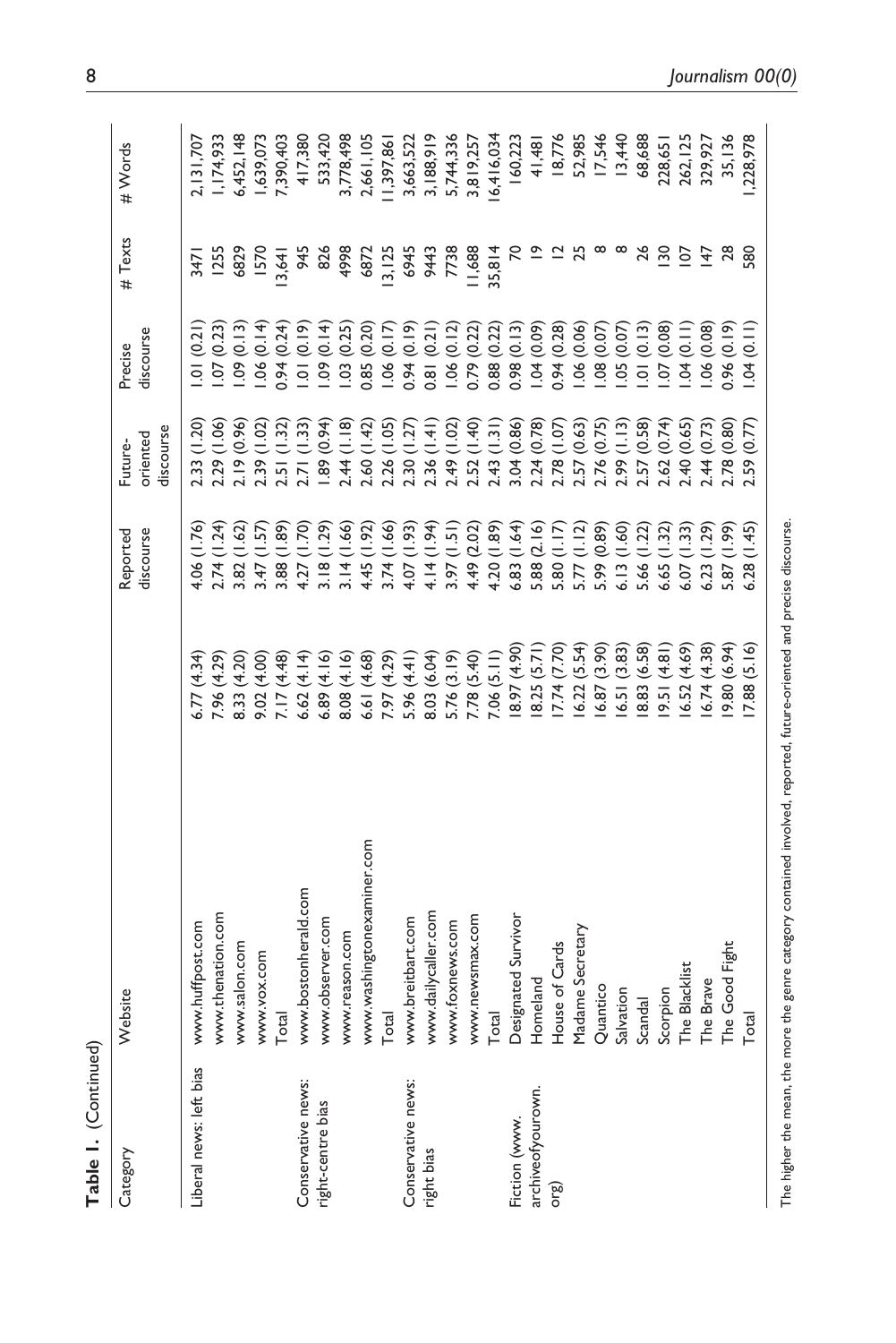political-fiction television shows (e.g. *Designated Survivor, House of Cards*, *Madam Secretary*) that were published in English in 2018 under the tag 'none of the warnings apply', which excluded erotic and excessively violent stories (see Table 1).

To collect the texts from these websites, we used - when possible - web scraping by means of the rvest package (version 0.3.5; Wickham, 2019) for R (version: 3.5.2). Texts from *The New York Times* [\(www.nytimes.com\)](www.nytimes.com), *POLITICO* [\(www.politico.com](www.politico.com)) and *The Washington Post* (<www.washingtonpost.com>) were collected using the online news database *NexisUni* (available at: [www.lexisnexis.com\)](www.lexisnexis.com). We prepared the texts for analysis by removing html code as well as article information such as author names and publication dates. Our final corpus consisted of 96,216 texts from 36 websites. The total word count was 65,530,647.

#### *Register dimensions*

The second step in MDA (Biber, 1988) consisted of tagging the texts for the presence of a predetermined list of linguistic features. We used the Multidimensional Analysis (MAT) tagger (Nini, 2015) which tags texts for all 67 linguistic features used in Biber's (1988) seminal work by means of the Stanford tagger for American English. Following MDA (Biber, 1988), frequency counts were normalised to a text length of 100 words and standardised.

The third step in MDA (Biber, 1988) was to identify register dimensions using factor analysis. In line with recommendations by Morrison (2009), we used principal axis factoring with a promax rotation. A scree-test indicated that the optimal number of factors was four (Cattell, 1966), as shown in online Appendix A (available at Open Science Framework: [https://osf.io/mk48u/\)](https://osf.io/mk48u/). Next, following MDA (Biber, 1988), we calculated the register scores per dimension by summing the standardised frequency counts of features that loaded positively. This sum was subtracted by the sum of standardised frequency counts of features that loaded negatively on the specific dimension. Linguistic features were included in the score of the dimension on which they had the highest loading, except when (1) their loading did not exceed the threshold of 0.3 and (2) they loaded on two dimensions with a difference of less than 0.1.

The final step in MDA (Biber, 1988) consists of interpreting the identified dimensions. We labelled the first dimension 'involved versus informational discourse' after Biber's (1988) original dimension 'involved versus informational production'. This dimension referred to the degree in which discourse is characterised by personal involvement or, instead, by more distant communication. Linguistic features that signalled personal involvement were, for instance, first and second person pronouns (e.g. *me, myself, you*), present-tense verbs (e.g. he *believes*, she *thinks*) and demonstrative pronouns (e.g. *that* looks like). The combination of these features indicated personal involvement: a focus on the present and on direct contact between conversation partners (Biber, 1988). The most important feature that signalled distant communication was word length. The longer words are, the more likely they carry the meaning of a sentence (Miller et al., 1958). For this reason, using longer words is an efficient and informative way of communicating information about a more distant issue.

The other three dimensions represented patterns of register variation that were specific to the genres in the current study. We labelled the second dimension 'reported discourse' because, among others, this dimension was characterised by the use of public verbs (e.g. *comments, explains, argues*), past-tense verbs (e.g. he *believed*, she *assumed*)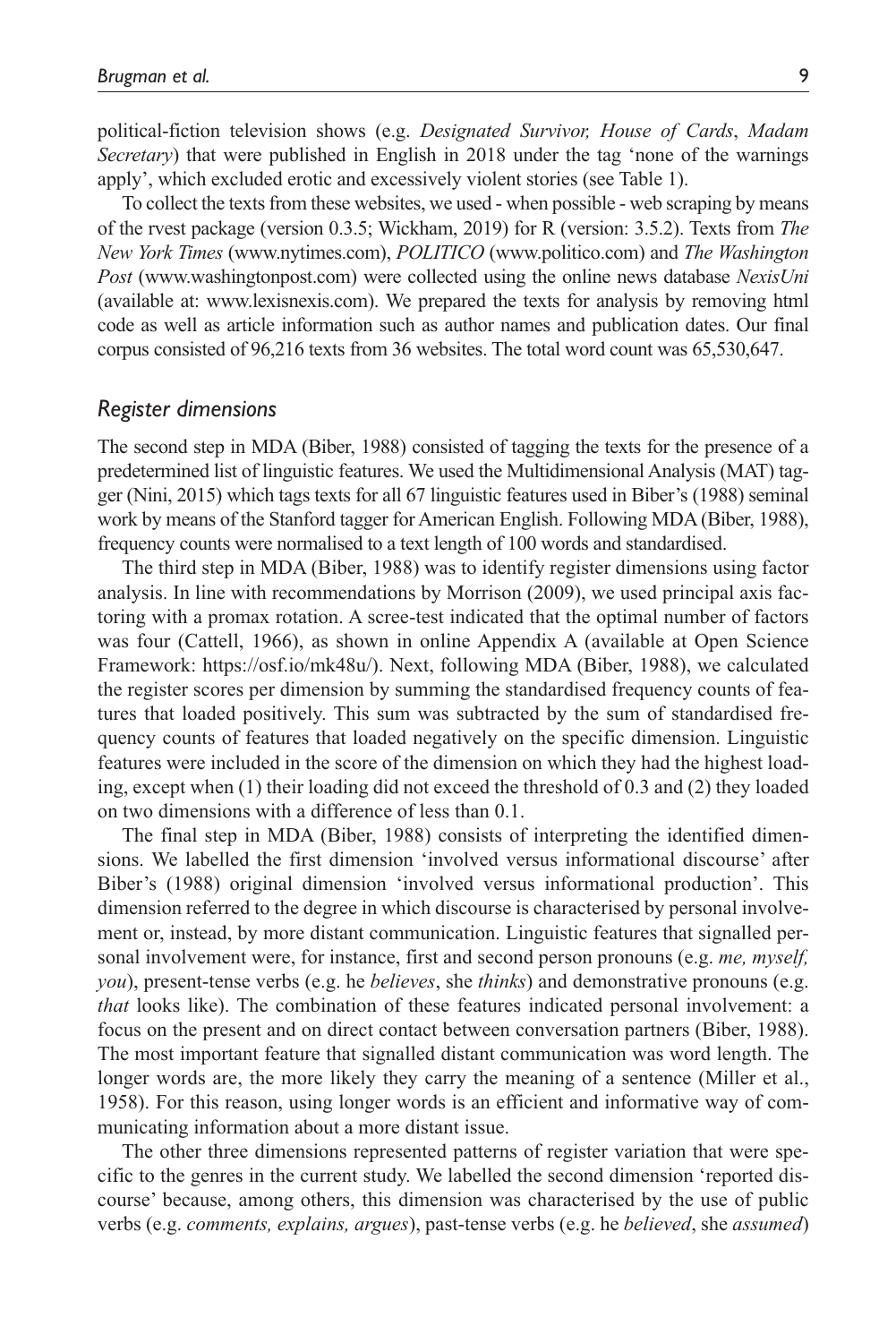and third-person pronouns (e.g. *she, him, themselves*). Public verbs generally serve as markers of reported speech because they describe communicative actions that can be observed (Calsamiglia and Ferrero, 2003). Furthermore, both past-tense verbs and third person pronouns are associated with reporting past events such as what someone has said previously (van Krieken et al., 2016).

We labelled the third dimension 'future-oriented discourse' given that the dimension comprised the use of suasive verbs (e.g. *decides, proposes, suggests*), predictive modals (e.g. *will, would, shall*) and infinitives (e.g. They offered to *help*). While suasive verbs can signal intentions to persuade readers that some future action is both likely and desirable, predictive modals typically only signal likelihood (Biber, 1988). Infinitives typically follow suasive verbs (e.g. She decided to *help*) and predictive modals (e.g. I will *help*).

The fourth dimension, 'precise discourse', only consisted of the type-token ratio, which is the number of unique words in a text divided by the total number of words of a text. Whereas a low ratio indicates a rather restricted or repetitious vocabulary, a high ratio indicates more nuances and therefore a precise vocabulary (Jarvis, 2013). In sum, the register dimensions we identified mark the extent to which the genre categories of interest in this study were characterised by personal or more distant communication (i.e. involved vs informational discourse), reported speech (i.e. reported discourse), predictive statements (i.e. future-oriented discourse) and lexical diversity (i.e. precise discourse). Online Appendix B provides an overview of which linguistic features belonged to which register dimensions, including corresponding factor loadings [\(https://osf.io/mk48u/\)](https://osf.io/mk48u/).

### **Results**

Table 1 presents means and standard deviations of the register dimensions for each genre category and website. In order to test our hypotheses, we compared the register-dimension means between genres categories. Multilevel analysis was used because this statistical approach could take into account that websites were nested in genre categories. Using the lme4 package (version 1.1-21; Bates et al., 2015) for R (version: 3.5.2), we fitted four linear mixed-effects models, one for each register dimension, with a random intercept for websites. Dataset, syntax and output are available here: [https://osf.io/mk48u/.](https://osf.io/mk48u/)

### *Hypothesis testing*

*H1* predicted that the register of written satirical news would reflect a combination of the registers of written regular news and written fiction. The multilevel analysis (see Table 2) showed that both liberal and conservative satirical news were characterised by significantly more involved discourse than news agency news  $(t_{lib} = 7.50, p \le 0.001; t_{cons} = 6.06,$  $p$ <0.001), left-centre biased news ( $t_{lib}$ =6.11,  $p$ <0.001;  $t_{cons}$ =4.64,  $p$ <0.001), rightcentre biased news  $(t_{lib} = 4.98, p < 0.001; t_{cons} = 3.67, p < 0.001)$ , left-biased news  $(t_{lib} = 3.88, p \le 0.001; t_{cons} = 2.72, p \le 0.05)$  and right-biased news  $(t_{lib} = 5.18, p \le 0.001;$  $t_{cons}$  = 3.84,  $p$  < 0.001). By contrast, liberal and conservative satirical news were characterised by significantly more informational discourse than political fiction  $(t_{lib} = 9.28,$  $p \le 0.001$ ;  $t_{cons} = 8.18$ ,  $p \le 0.001$ ). This means that both liberal and conservative satirical news scored in between regular news and political fiction on the register dimension of involved versus informational discourse.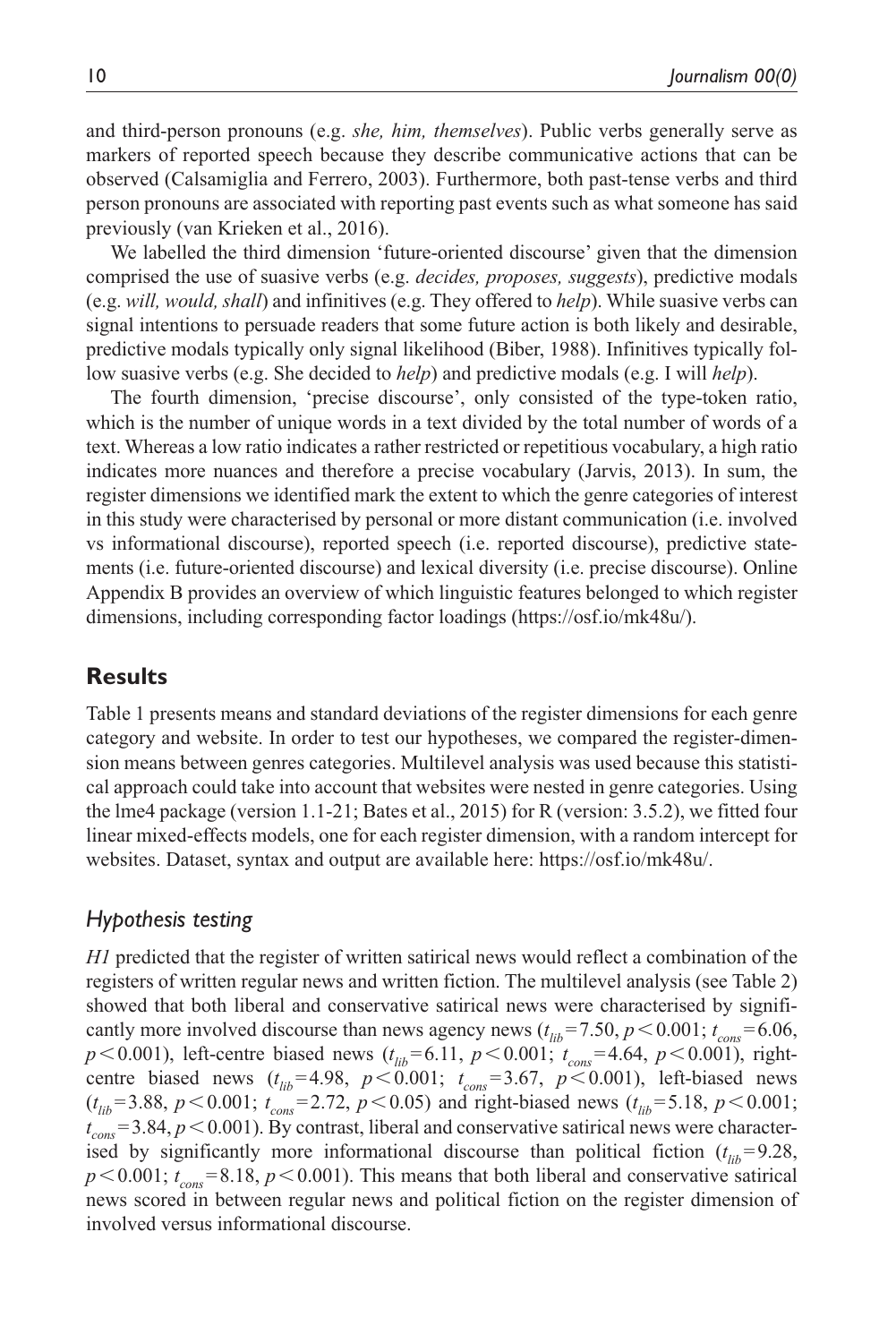The multilevel analysis revealed additional differences between liberal and conservative satirical news and regular news and political fiction on two register dimensions, but these differences did not reflect a combination (see Table 2). Both liberal and conservative satire contained significantly less reported discourse than political fiction (*t lib*=–5.25,  $p \le 0.001$ ;  $t_{cons} = -6.01$ ,  $p \le 0.01$ ) and less precise discourse than left-centre biased news  $(t<sub>lib</sub>=-2.05, p<0.05; t<sub>cons</sub>=-2.32, p<0.05)$ . Conservative satirical news also scored lower on precise discourse than left-biased news (*t*=–2.58, *p*<0.05) and political fiction  $(t=-2.48, p<0.05)$ . In sum, the only dimension in support of *H1* was that of involved versus informational discourse.

*H2* predicted that the liberal satirical news would score more often in between regular news and fiction in terms of linguistic register than conservative satirical news. As the results discussed above show, this was not the case. Interestingly, we also did not find significant differences between liberal and conservative satirical news on any of the register dimensions: involved versus informational discourse  $(t=-0.76, p=0.45)$ , reported discourse ( $t=-1.86$ ,  $p=0.07$ ), future-oriented discourse ( $t=-0.16$ ,  $p=0.87$ ) and precise discourse  $(t=-0.98, p=0.33)$ . These results suggest that liberal and conservative satirical news have comparable linguistic registers. Thus, the data did not support *H2*.

|                                               | Involved versus<br>informational<br>discourse | Reported<br>discourse | Future-oriented<br>discourse | Precise<br>discourse |
|-----------------------------------------------|-----------------------------------------------|-----------------------|------------------------------|----------------------|
| Comparison group: liberal satirical news      |                                               |                       |                              |                      |
| Intercept                                     | $11.43 (0.47)$ ***                            | 4.28 $(0.24)$ ***     | $2.42(0.08)$ ***             | $0.92$ $(0.04)$ ***  |
| Conservative satire                           | $-0.63(0.84)$                                 | $-0.79(0.42)$         | $-0.02(0.14)$                | $-0.07(0.07)$        |
| News agency news                              | $-7.34(0.98)$ ***                             | $-0.02(0.50)$         | $-0.22(0.16)$                | 0.10(0.09)           |
| Left-centre news                              | $-5.36(0.88)$ ***                             | $-0.34(0.45)$         | $-0.11(0.14)$                | $0.16(0.08)*$        |
| Left news                                     | $-3.40(0.88)$ ***                             | $-0.76(0.45)$         | $-0.12(0.14)$                | 0.14(0.08)           |
| Right-centre news                             | $-4.37(0.88)$ ***                             | $-0.52(0.45)$         | $-0.00$ (0.14)               | 0.08(0.08)           |
| Right news                                    | $-4.54(0.88)$ ***                             | $-0.11(0.45)$         | 0.00(0.14)                   | $-0.02(0.08)$        |
| Fiction                                       | 6.47 $(0.70)$ ***                             | $1.82 (0.35)$ ***     | 0.21(0.13)                   | 0.11(0.06)           |
| Comparison group: conservative satirical news |                                               |                       |                              |                      |
| Intercept                                     | $10.79(0.70)$ ***                             | 3.49 $(0.35)$ ***     | $2.39(0.12)$ ***             | $0.84(0.06)$ ***     |
| Liberal satire                                | 0.63(0.84)                                    | 0.79(0.42)            | 0.02(0.14)                   | 0.07(0.07)           |
| News agency news                              | $-6.71$ (1.11)***                             | 0.77(0.57)            | $-0.19(0.18)$                | 0.17(0.10)           |
| Left-centre news                              | $-4.72$ (1.02)***                             | 0.45(0.52)            | $-0.08(0.17)$                | $0.23(0.09)*$        |
| Left news                                     | $-2.77$ (1.02) <sup>*</sup>                   | 0.03(0.52)            | $-0.09(0.17)$                | $0.21(0.09)*$        |
| Right-centre news                             | $-3.74$ (1.02)***                             | 0.27(0.52)            | 0.02(0.17)                   | 0.15(0.09)           |
| <b>Right news</b>                             | $-3.91(1.02)$ ***                             | 0.68(0.52)            | 0.03(0.17)                   | 0.06(0.09)           |
| Fiction                                       | $7.10(0.87)$ ***                              | 2.61 $(0.43)$ ***     | 0.23(0.15)                   | $0.18(0.07)*$        |
| Random parameter<br>website $(+SD)$           | 2.20(1.48)                                    | 0.58(0.76)            | 0.06(0.24)                   | 0.02(0.13)           |
| -2 log likelihood                             | 557,517                                       | 376,874               | 306,305                      | $-58,992$            |

**Table 2.** Multilevel models depicting register differences between the genre categories.

Standard errors in parentheses; *N* observations=96,222; *N* groups=48.

\**p*<0.05. \*\**p*<0.01. \*\*\**p*<0.001.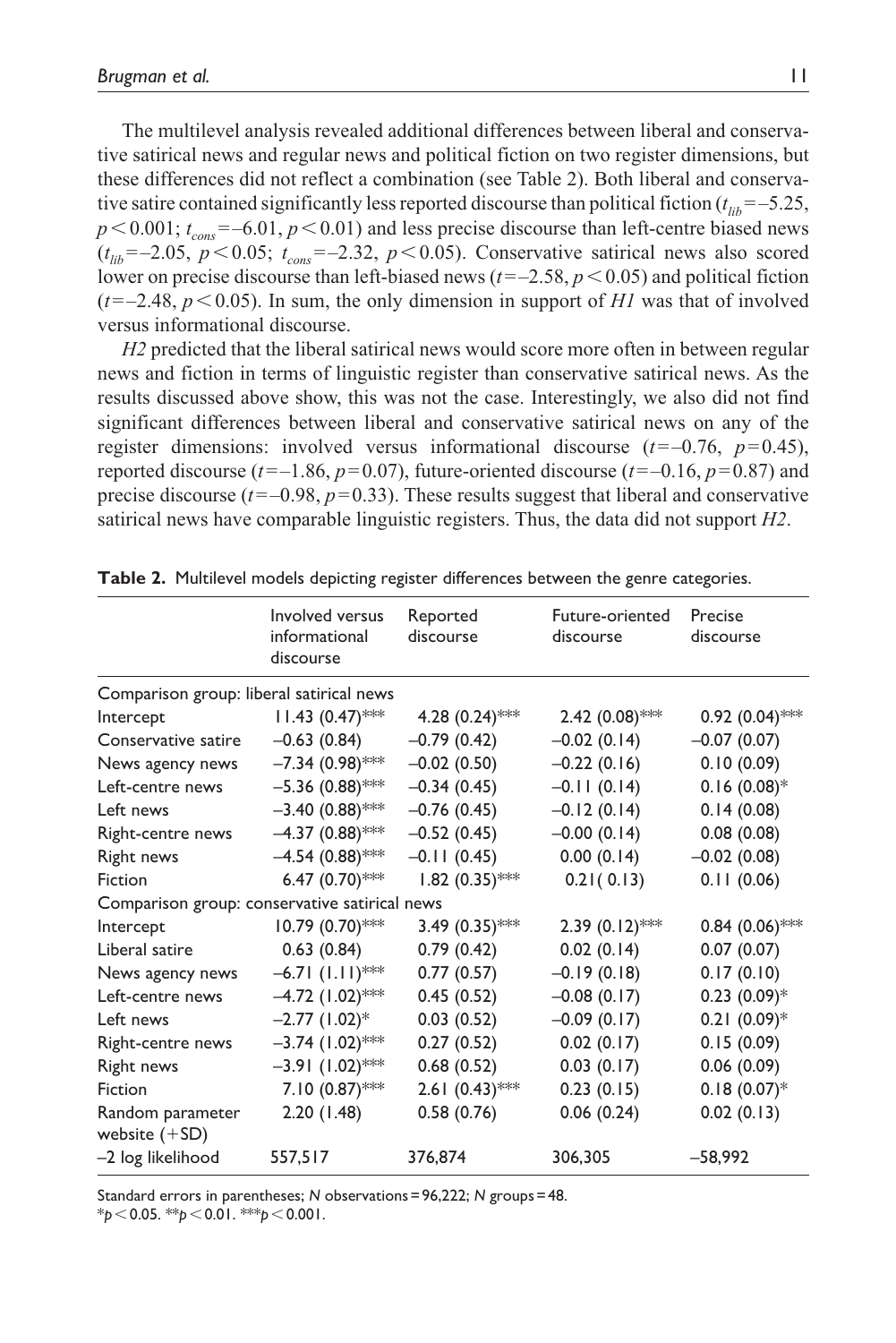Our findings are depicted in Figure 1. For reasons of clarity, the categories left-centre and left-biased news have been collapsed into liberal news. Likewise, right-centre and right-biased news have been collapsed into conservative news.

We conducted additional analyses to test the possibility that a lack of differences between liberal and conservative satirical news was caused by an overall lack of differences in linguistic register between left-leaning and right-leaning news outlets. The multilevel models were now fitted with left and right biased news as reference categories. Results indeed showed no differences between liberal and conservative regular news on any of the dimensions (see online Appendix C: [https://osf.io/mk48u/\)](https://osf.io/mk48u/), suggesting that the news register is considerably constant.

### **Discussion and conclusion**

### *Evidence for discursive integration*

The first objective of this study was to quantitively test whether the concept of discursive integration, developed to explain the innovativeness of audiovisual satirical news (Baym, 2005), also applies to written satirical news (e.g. Berkowitz and Schwartz, 2016; Waisanen, 2011). Our results support the hypothesis that written satirical news is characterised by discursive integration (*H1*) because its register reflected a combination of the registers of regular news and political fiction. Satirical news scored in between regular news and political fiction on the dimension of involved versus informational discourse. This dimension has often been identified in previous research as an important dimension for differentiating between genres because it represents two communitive foci that are common for written genres (Biber, 2014). Our results revealed that discursive integration (Baym, 2005) in written satirical news manifests through a combination of these communicative foci. Like genres of fiction, satirical news focuses on personal involvement since it aims to entertain audiences. Like genres of regular news, however, satirical news also has an informational focus because it aims to present news facts in a new light. This study thus showed how, like audiovisual satirical news (Baym, 2005), written satirical news also represents a mix of genres of regular news and fiction.

Furthermore, results demonstrated two differences between the written satirical news categories on the one hand and the written regular news and written fiction categories on the other hand. First, satirical news contained less reported speech discourse than political fiction. This could be explained by how fiction narratives consist of much reported speech in the form of dialogues between characters. The second difference was that satirical news discourse was less precise than liberal regular news, and in the case of conservative satirical news also than political fiction. This difference in precision indicates that satirical news is characterised by a more repetitive writing style than some of the other genre categories.

The combined communicative focus in satirical news of involved and informational production could be an important cue for audiences to know that satirical news should be interpreted humorously rather than seriously. Satirical news is often praised for its ability to imitate rhetorical structures of news reporting (e.g. Berkowitz and Schwartz, 2016; Waisanen, 2011). Because of satirical news' capacity to portray satirical content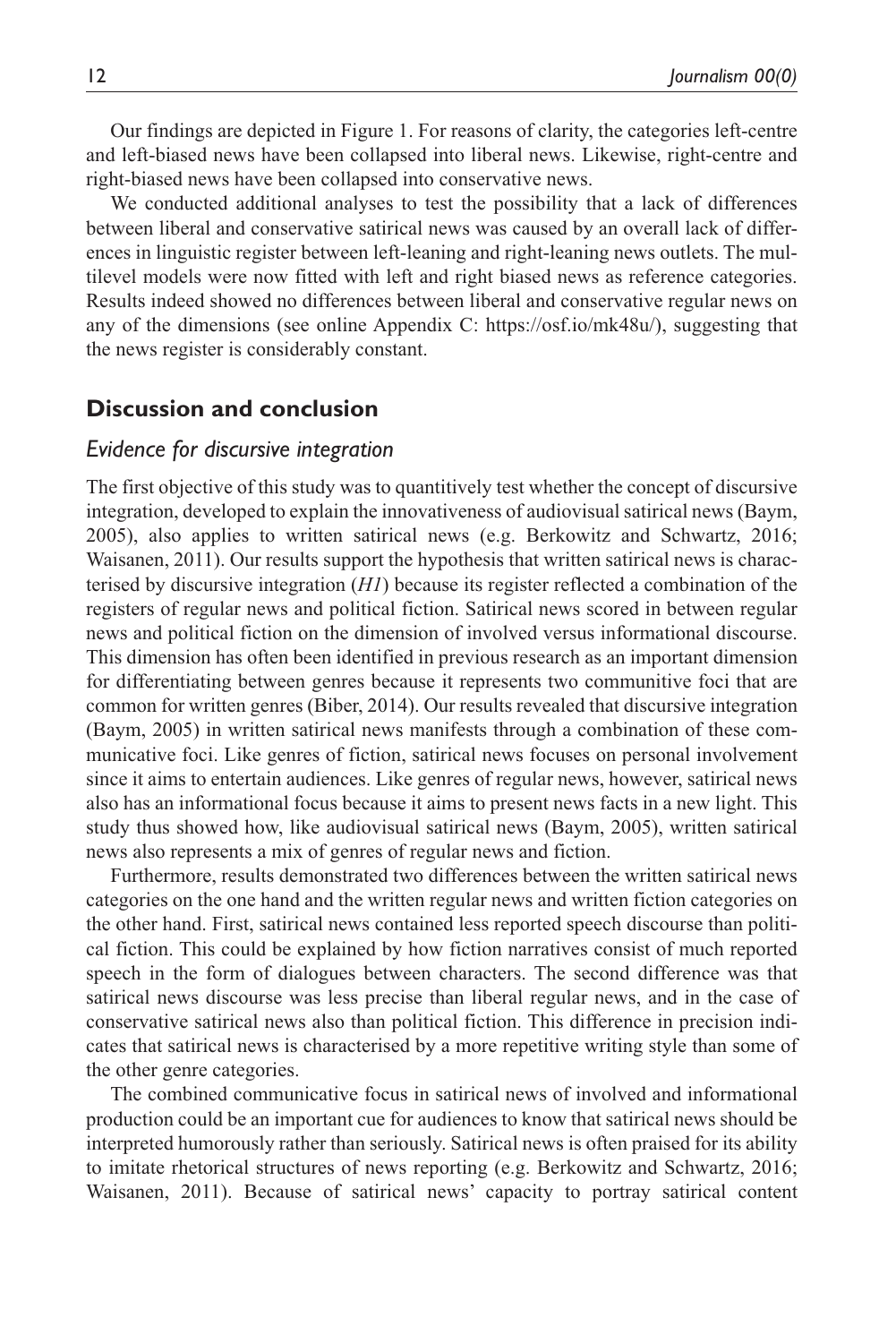

Figure 1. Scatter plot of the register dimension means per outlet. Each scatter plot displays a different combination of two of the four register dimensions; Each symbol represents a satirical news or regular news outlet, or in the case of fiction, fan fiction about a specific television series.

as traditional journalism, satirical news has been associated with *fake news* since both genres share a certain level of misinformation (Egelhofer and Lecheler, 2019). A crucial difference between satirical news and fake news, however, is that satirical news does not intend to deceive (Egelhofer and Lecheler, 2019). Instead, in satirical news, facts are distorted for the audience's amusement. Therefore, deviations in news register such as demonstrated in this study could serve as a cue to alert the reader to the satiric nature of the message.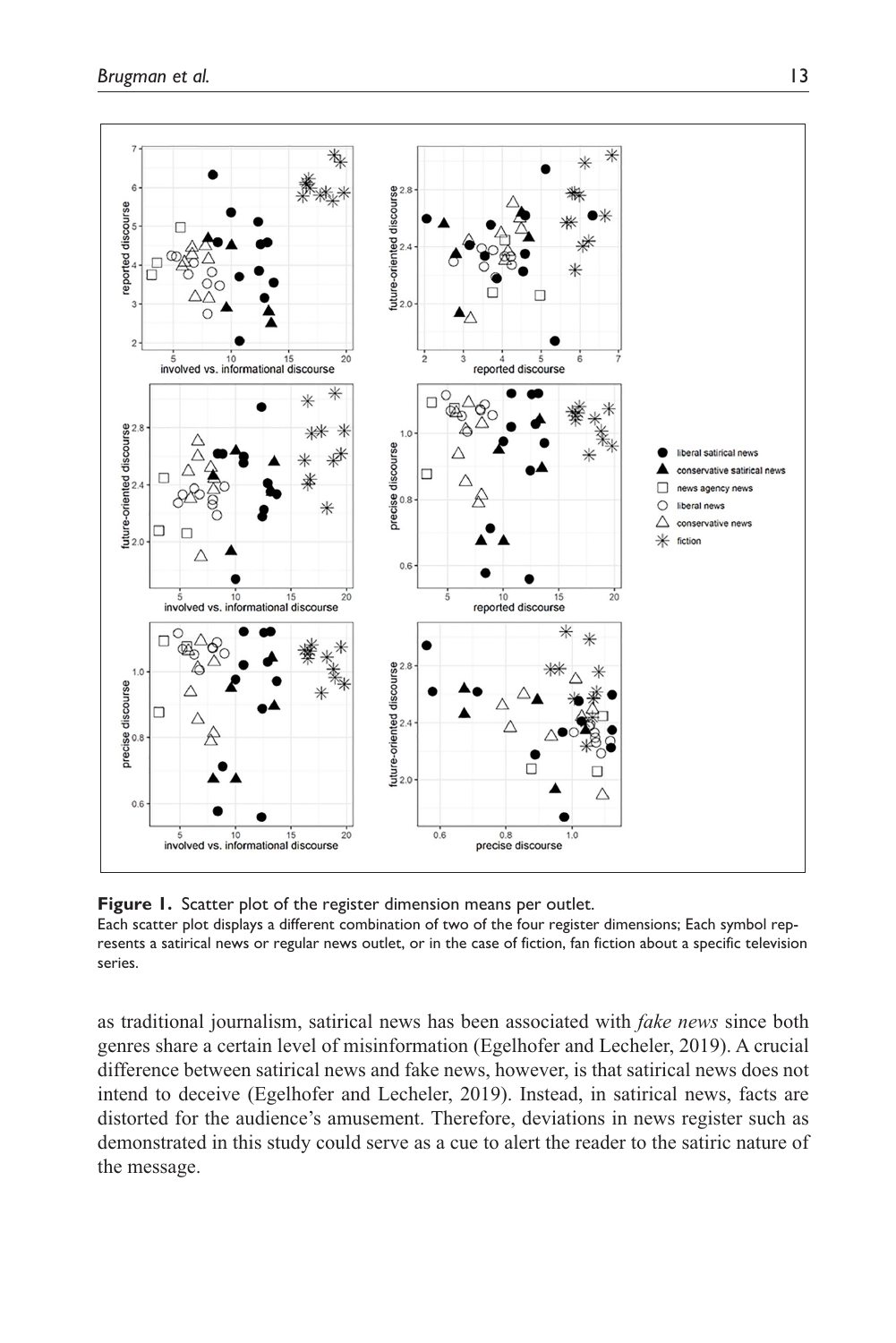### *Little evidence for partisan differences*

The second objective of this study was to examine whether the level of discursive integration in satirical news depends on the political leaning of the outlet, as implied by previous research that emphasised differences in ambiguity between liberal and conservative satirical news (Young, 2019). Our results do not support the hypothesis that liberal and conservative satirical news are characterised by different levels of discursive integration (*H2*) because their linguistic registers scored equally often in between the linguistic registers of regular news and political fiction. These results improve our understanding of the relationship between partisan bias and the nature of satirical news. Our study revealed how, at the level of discourse, liberal and conservative satirical news may be more similar than different. Hereby, our findings seem to challenge Young's (2019) hypothesis of inherent differences in ambiguous nature between liberal and conservative satire.

Instead, our study supports a set of papers (e.g. Bakker et al., 2020; Frimer et al., 2013; Ludeke et al., 2016) that proposes that differences between liberals and conservatives may be exaggerations. While these studies focused on psychology and behaviour, we now add genre form to this list of findings because we did not find differences in linguistic register between liberal and conservative satirical news as well as between the left-leaning regular news outlets, on the one hand, and the right-leaning regular news on the other. Within their own genre (satirical news or regular news), the news outlets were found to have comparable linguistic registers, regardless of political leaning.

A possible explanation as to differences between liberal and conservative satirical news may have been exaggerated could lie in the importance of context for interpreting ironic discourse (Katz et al., 2004). Skalicky and Crossley (2019, pp. 61–62) have proposed that satire is a 'discursive practice' that relies heavily on the use of irony in addressing its targets. Studies on irony perceptions have shown that the likelihood of irony being interpreted as ironic rather than literal depends on many contextual factors such as the speaker's gender (Katz et al., 2004), occupation (Katz and Pexman, 1997) and ingroup status (Burgers et al., 2015). The element of ingroup status seems especially relevant since it suggests that political group membership can influence whether addressees interpret satirical news as humorously intended, or not (van Mulken et al., 2010) or whether addressees think that the satire reflects the satirist's genuine opinion (LaMarre et al., 2009). Satirical news from the political outgroup may thus be, by default, interpreted differently than from the political ingroup (Burgers et al., 2015).

### *Limitations and recommendations for future research*

While a clear advantage of the multidimensional analysis method is that identified dimensions summarise the main communicative function of the included genres, it comes with the limitation that this bottom-up approach may obscure potentially interesting literature-driven dimensions. We recommend that future research also takes a topdown approach by testing differences between satirical news, regular news and political fiction in dimensions such as exaggerated discourse (Young et al., 2019).

A second limitation of this study is that we focused on satirical news published in the United States, a country with a clear left-right divide (Davis and Dunaway, 2016). Future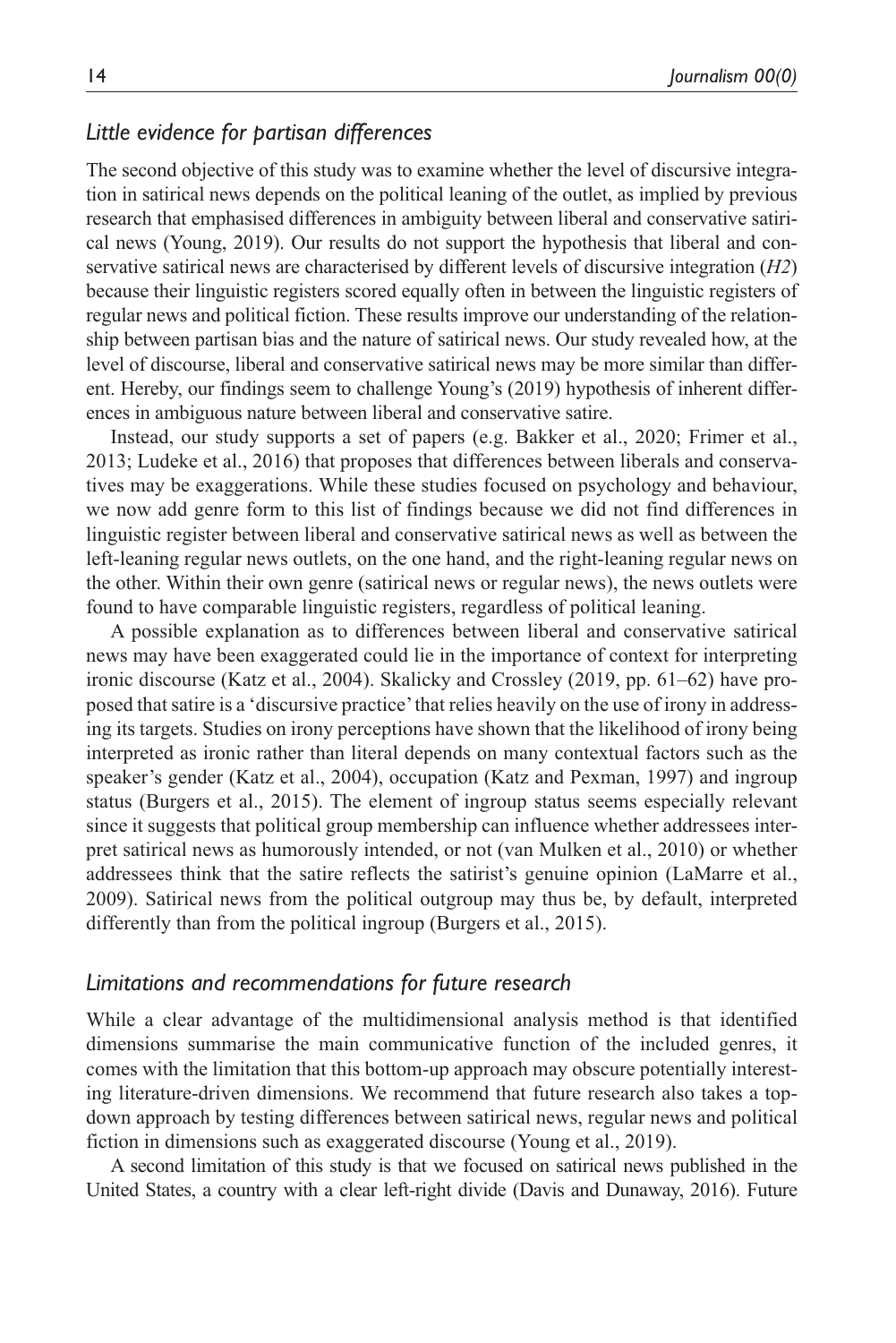research could investigate whether findings generalise to satirical news from countries that are characterised by different political systems and corresponding political dynamics (Charron, 2011). In some countries, coalition governments are formed out of parties that span the ideological spectrum. In such countries, we predict that the ideological positioning of satirical news outlets may not always be as apparent as in countries with a two-party system. Future research could replicate our study in these and other types of political contexts.

Finally, this study focused on the linguistic packaging of satirical news. This means that there may still be content differences between liberal and conservative satirical news that are worth exploring. First, future research could compare the actors that are criticised in liberal and conservative satirical news. In light of the partisan nature of satirical news (Becker and Waisanen, 2013), we predict that liberal satirical news more often targets conservative actors, while conservative satirical news more often targets liberal actors. Furthermore, given that respect for authority is a key value of conservativism (Dagnes, 2012), we predict that those higher in power are less often the target of criticism in conservative satirical news than in liberal satirical news. Lastly, future research could compare the issues discussed in liberal and conservative satirical news. Because previous research suggests that liberals and conservatives find different moral principles important to judge right from wrong in politics (Graham et al., 2009), we predict that they may criticise using different political values.

In conclusion, by means of a large-scale quantitative analysis, this paper shows that the concept of discursive integration (Baym, 2005) can be applied more broadly to satirical news rather than to satirical news shows only. Written satirical news was found to be characterised by discursive integration, regardless of the political leaning of the outlet. This paper therefore highlights the importance of analyzing different forms of satirical news to advance research on satirical news (Holbert et al., 2011) by showing how both liberal and conservative written satirical news represent a mix of genres of regular news and fiction.

#### **Acknowledgements**

We would like to thank Bob Brugman, Wouter van Atteveldt and Kasper Welbers for their help with web scraping.

#### **Funding**

The author(s) disclosed receipt of the following financial support for the research, authorship, and/ or publication of this article: The research in this paper was supported by the Netherlands Organisation for Scientific Research (NWO), Vidi grant 276-45-005.

#### **ORCID iD**

Britta C Brugman D <https://orcid.org/0000-0002-0064-5154>

#### **Data availability**

The data that support the findings of this study are openly available on the Open Science Framework (OSF) at <https://osf.io/mk48u/>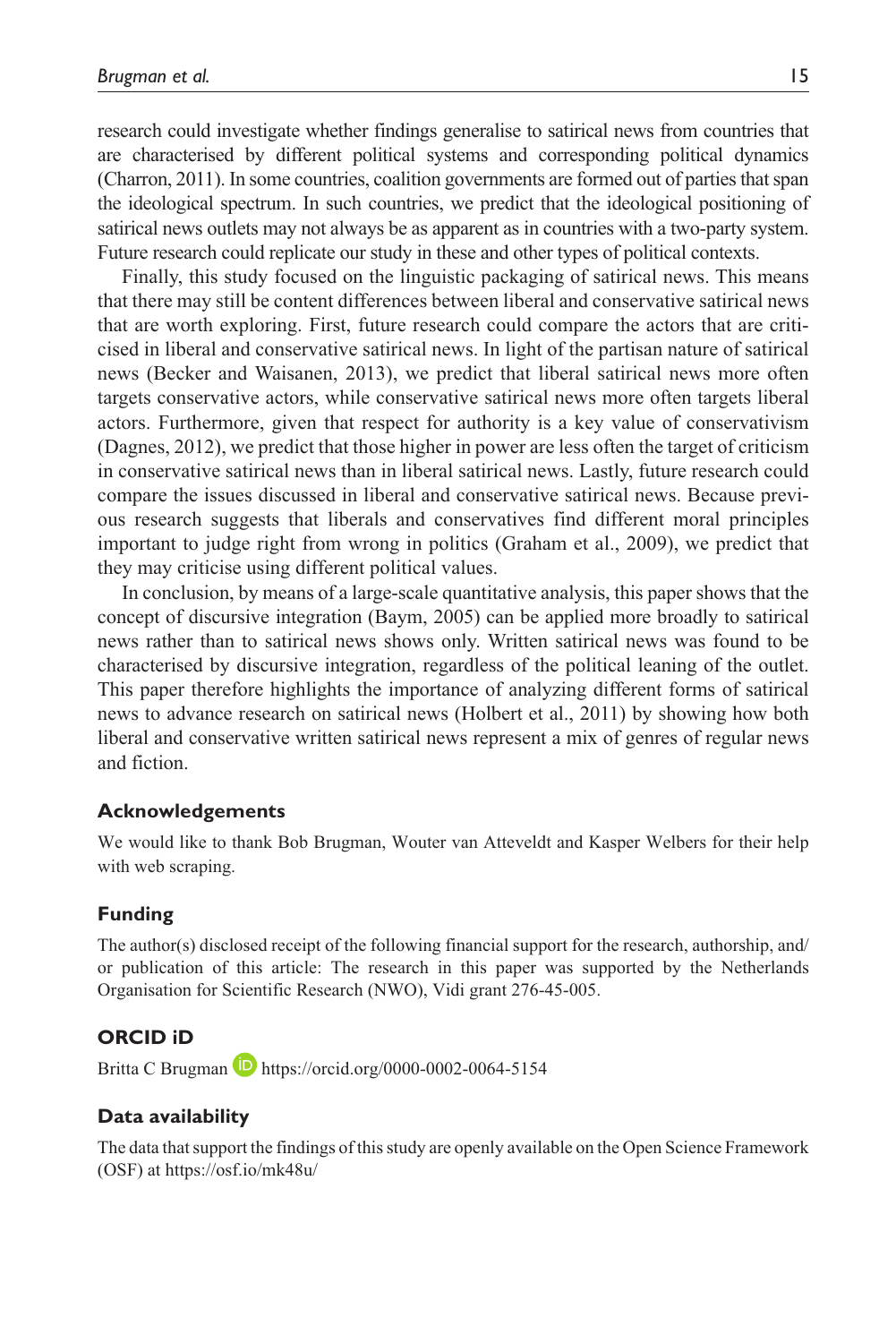#### **Note**

1. At the time of data collection, an exception was *The Greg Gutfeld Show*, a conservative satirical news show on *Fox News*.

### **References**

- Bakker B, Schumacher G, Gothreau C, et al. (2020) Conservatives and liberals have similar physiological responses to threats: Evidence from three replications. *Nature Human Behaviour* 4: 613–621. DOI: 101038/s41562-020-0823-z.
- Bates D, Mächler M, Bolker B, et al. (2015) Fitting linear mixed-effects models using lme4. *Journal of Statistical Software* 67: 1–48. DOI: 10.18637/jss.v067.i01.
- Baym G (2005) The daily show: Discursive integration and the reinvention of political journalism. *Political Communication* 22: 259–276. DOI: 10.1080/10584600591006492.
- Becker AB and Waisanen DJ (2013) From funny features to entertaining effects: Connecting approaches to communication research on political comedy. *Review of Communication* 13: 161–183.
- Berkowitz D and Schwartz DA (2016) Miley, CNN and The Onion: When fake news becomes realer than real. *Journalism Practice* 10: 1–17. DOI: 10.1080/17512786.2015.1006933.
- Biber D (1988) *Variation Across Speech and Writing*. Cambridge: Cambridge University Press.
- Biber D (2014) Using multi-dimensional analysis to explore cross-linguistic universals of register variation. *Languages in Contrast* 14: 7–34. DOI: 10.1075/lic.14.1.02bib.
- Brewer PR and McKnight J (2017) "A statistically representative climate change debate": Satirical television news, scientific consensus, and public perceptions of global warming. *Atlantic Journal of Communication* 25: 166–180. DOI: 080/15456870.2017.1324453.
- Burgers C, Beukeboom CJ, Kelder M, et al. (2015) How sports fans forge intergroup competition through language: The case of verbal irony. *Human Communication Research* 41: 435–457. DOI: 10.1111/hcre.12052.
- Calsamiglia H and Ferrero CL (2003) Role and position of scientific voices: Reported speech in the media. *Discourse Studies* 5: 147–173. DOI: 10.1177/1461445603005002308.
- Cattell RB (1966) The scree test for the number of factors. *Multivariate Behavioral Research* 1: 245–276. DOI: 10.1207/s15327906mbr0102\_10.
- Charron N (2011) Party systems, electoral systems and constraints on corruption. *Electoral Studies* 30: 595–606. DOI: 10.1016/j.electstud.2011.05.003.
- Dagnes A (2012) *A Conservative Walks Into a Bar: The Politics of Political Humor*. New York, NY: Palgrave Macmillan.
- Davis NT and Dunaway JL (2016) Party polarization, media choice, and mass partisan-ideological sorting. *Public Opinion Quarterly* 80(S1): 272–297. DOI: 10.1093/poq/nfw002.
- Egelhofer JL and Lecheler S (2019) Fake news as a two-dimensional phenomenon: A framework and research agenda. *Annals of the International Communication Association* 43: 97–116. DOI: 10.1080/23808985.2019.1602782.
- Esser F and Umbricht A (2014) The evolution of objective and interpretative journalism in the Western press: Comparing six news systems since the 1960s. *Journalism and Mass Communication Quarterly* 91: 229–249. DOI: 10.1177/1077699014527459.
- Faris RM, Roberts H, Etling B, et al. (2017) *Partisanship, Propaganda, and Disinformation: Online Media and the 2016 U.S Presidential Election*. Cambridge: Berkman Klein Center for Internet and Society at Harvard University. Available at:<https://ssrn.com/abstract=3019414> (accessed September 2019).
- Feldman L (2017) Assumptions about science in satirical news and late-night comedy. In: Jamieson KH, Kahan D and Scheufele DA (eds.) *The Oxford Handbook of the Science of Science Communication*. Oxford: Oxford University Press, pp.321–332.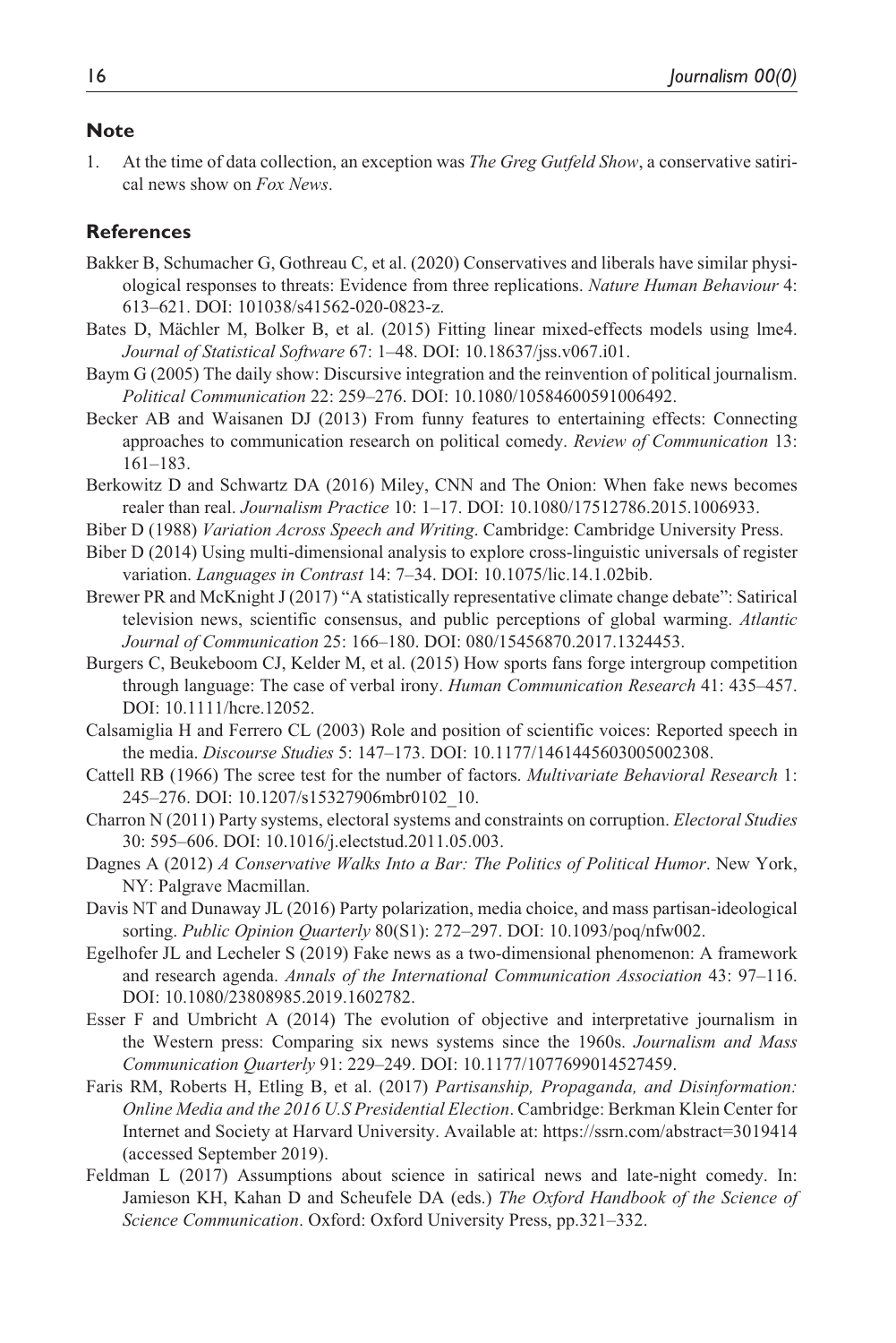- Fox JR, Koloen G and Sahin V (2007) No joke: A comparison of substance in The Daily Show with Jon Stewart and broadcast network television coverage of the 2004 presidential election campaign. *Journal of Broadcasting and Electronic Media* 51: 213–227. DOI: 10.1080/08838150701304621.
- Frimer JA, Biesanz JC, Walker LJ, et al. (2013) Liberals and conservatives rely on common moral foundations when making moral judgments about influential people. *Journal of Personality and Social Psychology* 104: 1040–1059. DOI: 10.1037/a0032277.
- Gillies J and Campbell S (1985) Conservatism and poetry preferences. *British Journal of Social Psychology* 24: 223–227. DOI: 10.1111/j.2044-8309.1985.tb00682.x.
- Graham J, Haidt J and Nosek BA (2009) Liberals and conservatives rely on different sets of moral foundations. *Journal of Personality and Social Psychology* 96: 1029–1046. DOI: 10.1037/ a0015141.
- Graham J, Nosek BA and Haidt J (2012) The moral stereotypes of liberals and conservatives: Exaggeration of differences across the political spectrum. *PloS One* 7(12): e50092. DOI: 10.1371/journal.pone.0050092.
- Herbig A and Herrmann AF (2016) Polymediated narrative: The case of the supernatural episode "fan fiction". *International Journal of Communication* 10: 748–765.
- Holbert RL, Hmielowski J, Jain P, et al. (2011) Adding nuance to the study of political humor effects: Experimental research on Juvenalian satire versus Horatian satire. *American Behavioral Scientist* 55: 187–211. DOI: 10.1177/0002764210392156.
- Holbert RL, Lambe JL, Dudo AD, et al. (2007) Primacy effects of The Daily Show and national TV news viewing: Young viewers, political gratifications, and internal political self-efficacy. *Journal of Broadcasting & Electronic Media* 51: 20–38. DOI: 10.1080/08838150701308002.
- Jarvis S (2013) Capturing the diversity in lexical diversity. *Language Learning* 63: 87–106. DOI: 10.1111/j.1467-9922.2012.00739.x.
- Jost JT, Glaser J, Kruglanski AW, et al. (2003) Political conservatism as motivated social cognition. *Psychological Bulletin* 129: 339–375. DOI: 10.1037/0033-2909.129.3.339.
- Katz AN and Pexman PM (1997) Interpreting figurative statements: Speaker occupation can change metaphor to irony. *Metaphor and Symbol* 12: 19–41. DOI: 10.1207/s15327868ms1201\_3.
- Katz AN, Blasko DG and Kazmerski VA (2004) Saying what you don't mean: Social influences on sarcastic language processing. *Current Directions in Psychological Science* 13: 186–189. DOI: 10.1111/j.0963-7214.2004.00304.x.
- Knobloch-Westerwick S and Lavis SM (2017) Selecting serious or satirical, supporting or stirring news? Selective exposure to partisan versus mockery news online videos. *Journal of Communication* 67: 54–81. DOI: 10.1111/jcom.12271.
- Koivukoski J and Ödmark S (2020) Producing journalistic news satire: How Nordic satirists negotiate a hybrid genre. *Journalism Studies* 21: 731–747. DOI: 10.1080/1461670X.2020.1720522.
- LaMarre HL, Landreville KD and Beam MA (2009) The irony of satire political ideology and the motivation to see what you want to see in The Colbert Report. *The International Journal of Press/Politics* 14: 212–231. DOI: 10.1177/1940161208330904.
- Louwerse MM, McCarthy PM, McNamara DS, et al. (2004) Variation in language and cohesion across written and spoken registers. In: *Paper presented at the annual meeting of the cognitive science society*, Quebec City, Canada.
- Ludeke S, Tagar MR and DeYoung CG (2016) Not as different as we want to be: Attitudinally consistent trait desirability leads to exaggerated associations between personality and sociopolitical attitudes. *Political Psychology* 37: 125–135. DOI: 10.1111/pops.12221.
- Miller GA, Newman EB and Friedman EA (1958) Length–frequency statistics for written English. *Information and Control* 1: 370–389. DOI: 10.1016/S0019-9958(58)90229-8.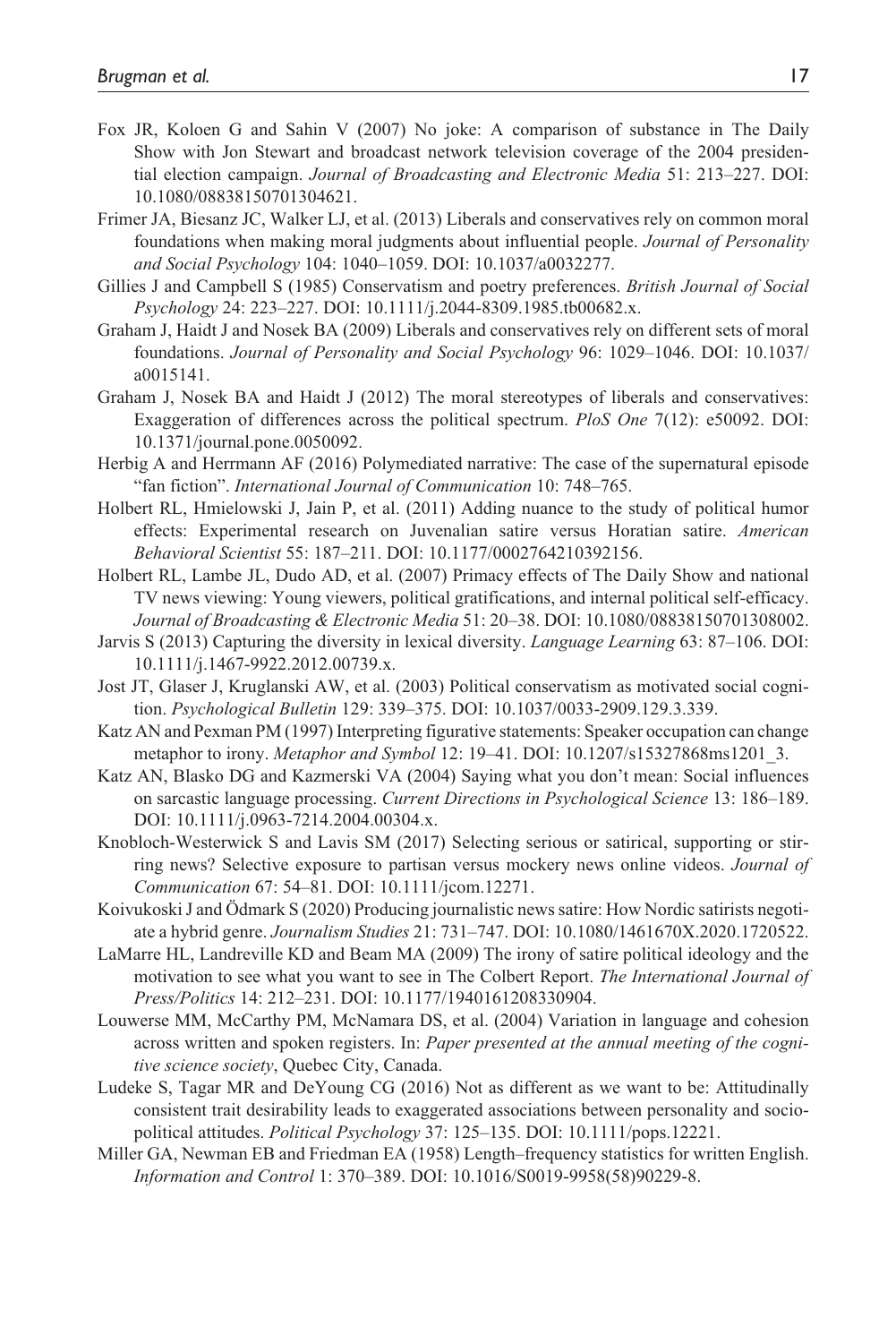- Morrison JT (2009) Evaluating factor analysis decisions for scale design in communication research. *Communication Methods and Measures* 3(4): 195–215. DOI: 10.1080/19312450903378917.
- Neijens PC and Voorveld HA (2018) Digital replica editions versus printed newspapers: Different reading styles? Different recall? *New Media & Society* 20: 760–776. DOI: 10.1177/1461444816670326.
- Nini A (2015) Multidimensional analysis tagger (Version 1.3) Available at: [https://sites.google.](https://sites.google.com/site/multidimensionaltagger) [com/site/multidimensionaltagger](https://sites.google.com/site/multidimensionaltagger) (accessed February 2019).
- Peifer JT and Myrick JG (Forthcoming) Risky satire: Examining how a traditional news outlet's use of satire can affect audience perceptions and future engagement with the news source. *Journalism*. DOI: 10.1177/1464884919833259.
- Rentfrow PJ and Gosling SD (2003) The do re mi's of everyday life: The structure and personality correlates of music preferences. *Journal of Personality and Social Psychology* 84: 1236– 1256. DOI: 10.1037/0022-3514.84.6.1236.
- Rimmon-Kenan S (2003) *Narrative Fiction: Contemporary Poetics*. New York, NY: Routledge.
- Roberts DC and Utych SM (2020) Linking gender, language, and partisanship: Developing a database of masculine and feminine words. *Political Research Quarterly* 73: 40–50. DOI: 10.1177/1065912919874883.
- Rogers N (2018) Split screens: A content analysis of American liberals' and conservatives' respective television favorites. *Psychology of Popular Media Culture* 9: 45–58. DOI: 10.1037/ ppm0000197.
- Scarcella R (2003) *Academic English: A Conceptual Framework*. Berkeley, CA: University of California Linguistic Minority Research Institute.
- Schein C and Gray K (2015) The unifying moral dyad: Liberals and conservatives share the same harm-based moral template. *Personality and Social Psychology Bulletin* 41: 1147–1163. DOI: 10.1177/0146167215591501.
- Scherer AM, Windschitl PD and Graham J (2015) An ideological house of mirrors: Political stereotypes as exaggerations of motivated social cognition differences. *Social Psychological and Personality Science* 6: 201–209. DOI: 10.1177/1948550614549385.
- Schoonvelde M, Brosius A, Schumacher G, et al. (2019) Liberals lecture, conservatives communicate: Analyzing complexity and ideology in 381,609 political speeches. *PloS One* 14(2): e0208450. DOI: 10.1371/journal.pone.0208450.
- Semetko HA and Valkenburg PM (2000) Framing European politics: A content analysis of press and television news. *Journal of Communication* 50: 93–109. DOI: 10.1111/j.1460-2466.2000. tb02843.x.
- Skalicky S (2018) Lexical priming in humorous satirical newspaper headlines. *Humor* 31: 583– 602. DOI: 10.1515/humor-2017-0061.
- Skalicky S and Crossley SA (2019) Examining the online processing of satirical newspaper headlines. *Discourse Processes* 56: 61–76. DOI: 10.1080/0163853X.2017.1368332.
- Sobieraj S and Berry JM (2011) From incivility to outrage: Political discourse in blogs, talk radio, and cable news. *Political Communication* 28: 19–41. DOI: 10.1080/10584609.2010.542360.
- Stein L and Busse K (2009) Limit play: Fan authorship between source text, intertext, and context. *Popular Communication* 7: 192–207. DOI: 10.1080/15405700903177545.
- Stevens EM and McIntyre K (2019) The layers of The Onion: The impact of satirical news on affect and online sharing behaviors. *Electronic News* 13: 78–92. DOI: 10.1177/1931243119850264.
- Sylwester K and Purver M (2015) Twitter language use reflects psychological differences between democrats and republicans. *PloS One* 10(9): e0137422. DOI: 10.1371/journal.pone.0137422.
- van Dalen A, De Vreese CH and Albæk E (2012) Different roles, different content? A four-country comparison of the role conceptions and reporting style of political journalists. *Journalism* 13: 903–922. DOI: 10.1177/1464884911431538.